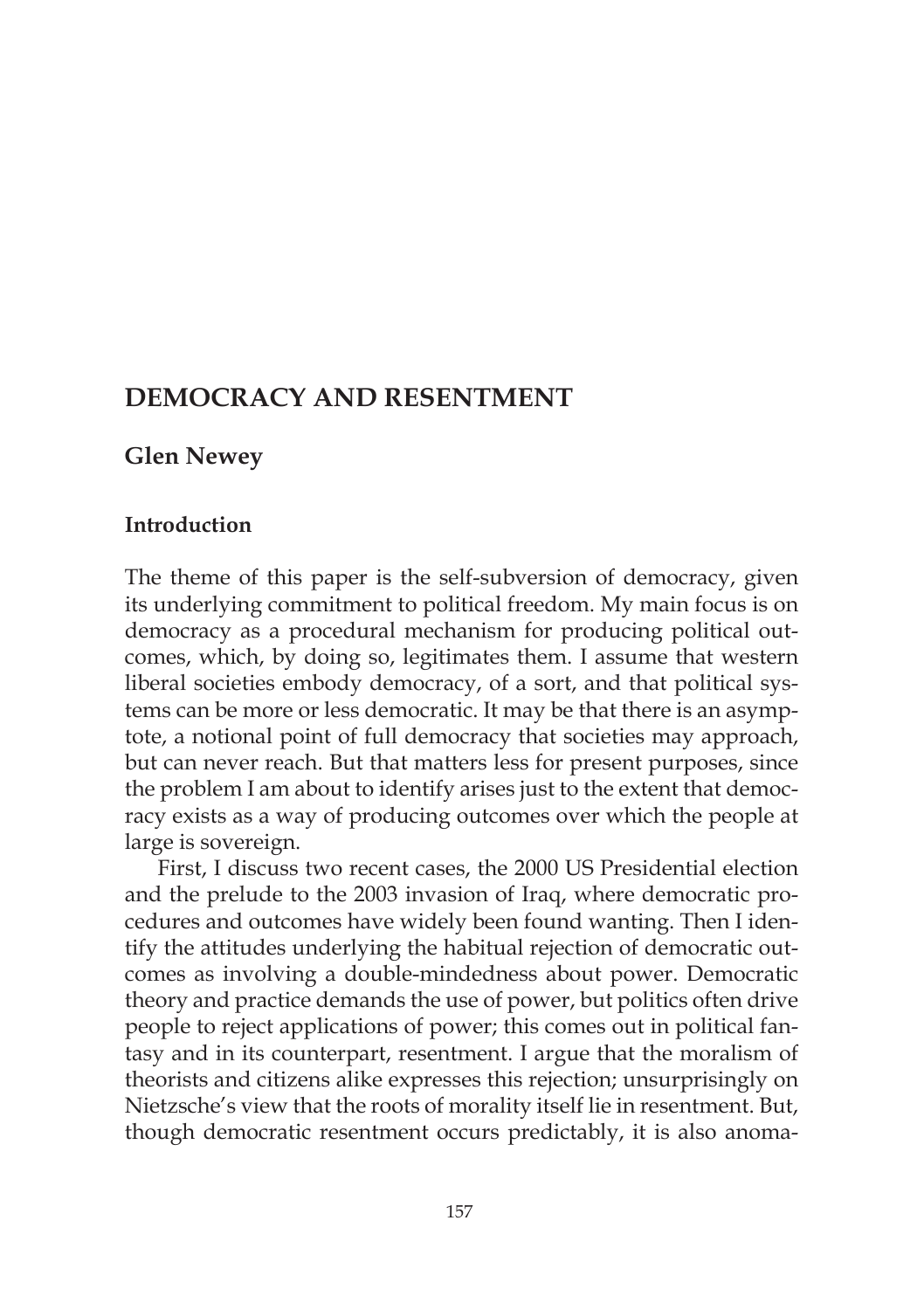lous. Agents feel resentment when their own freedom is thwarted by the free actions of another, so that resentment arises from a clash of freedoms. But, in democracy, the freedom perceived as opposing one's agency is also one's own.

I then consider rival anarchist and Rousseauian responses to this predicament. Neither proves wholly satisfactory. But this is not to say that some congenial *via media* lies between Rousseau's corporatism and anarchist libertarianism: while anarchism tends to exalt questionable private moral judgments, corporatism ignores the legitimacyinvalidating effect of procedural anomaly. Private moral judgments lack political authority. Meanwhile, procedures have to be taken as authoritative, on pain of dissolving the demos whose will the procedures enact, while accepting that private moral judgments often oppose the outputs of those procedures. Justified resentment (though not resentment *per se*) demands the infringement of freedom by a free agent. Procedural failure either infringes political freedom or it does not. If not, there is no basis for justified resentment. But equally, if it does, there is no free agent that infringes it. The remedy for resentment lies in accepting this situation, by acknowledging that political freedom could not exist in a different form.

# **Democratic failure**

Democracy frequently throws up examples of procedural and other failure. Here are two plausible examples of such failure in recent democratic politics. Take, first, the 2000 US presidential election. The failure stems not from the fact that more votes were cast for the losing candidate, Al Gore, than for George W. Bush (that was consistent with the electoral college prescribed under the Constitution) but because the maladministration of the presidential elections in Florida led both to the effective disenfranchisement of thousands of voters, and to a result which would not have occurred had those citizens not been deprived of their vote.<sup>1</sup>

There was also the Supreme Court's decision of 12 December 2000 to stay the Florida recount. Dissentient voices were not lacking after the Supreme Court's ruling.2 Some focused on procedural irregularities in Floridean counties' administration of the ballot, some on anomalies in the Court's case for imposing a deadline on the count, thereby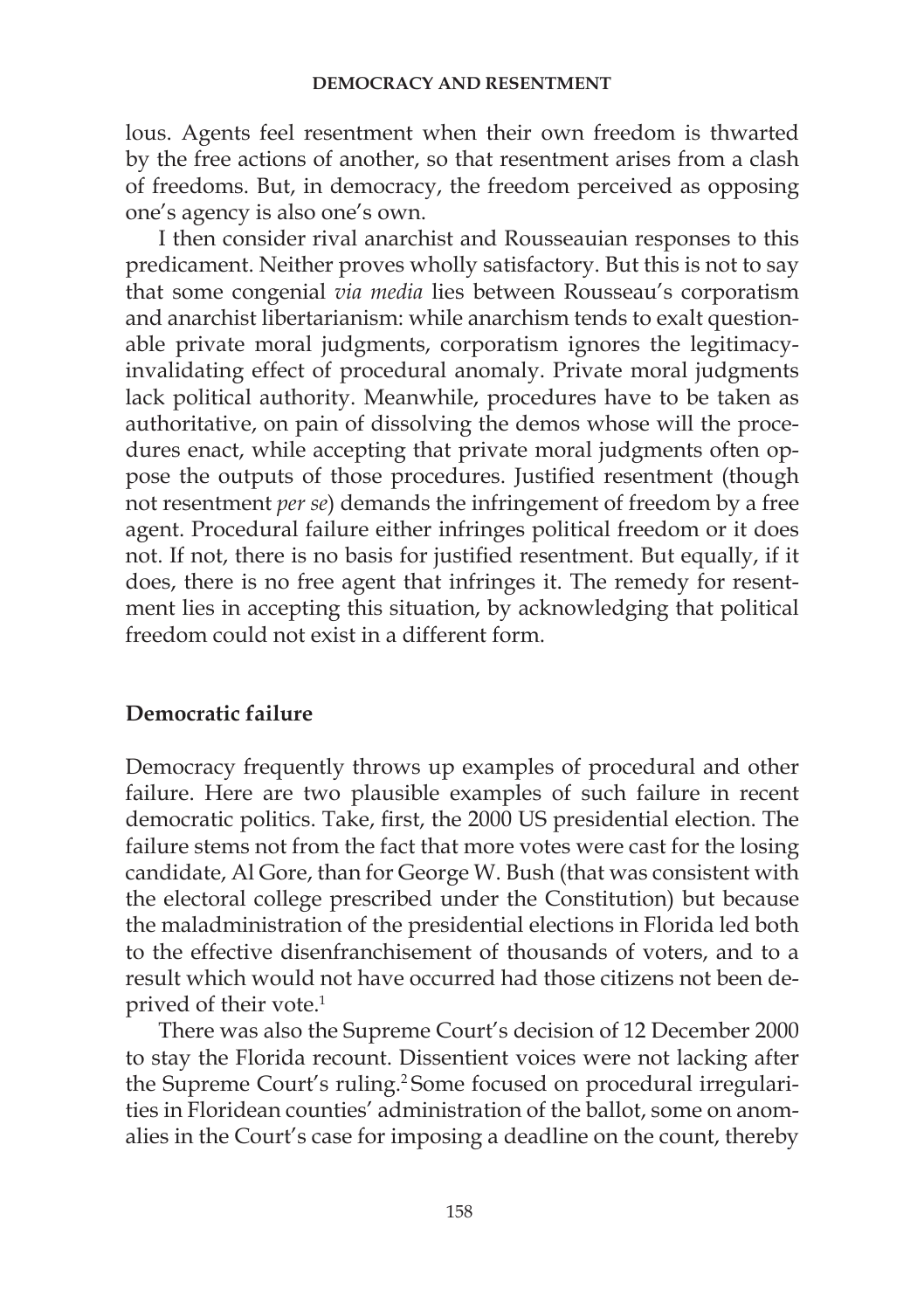effectively handing the presidency to George Bush. The details of these complaints are not our concern here: they alleged mechanical and administrative irregularities on the one hand, and failures of jurisprudential reasoning on the other.<sup>3</sup> In each case, however, procedural failure was the source of grievance. Those who opposed the outcome of the election took their stand on the ground that provisions laid down in the Constitution had been violated or misconstrued.

These concerns focussed on the Fourteenth Amendment to the US Constitution. When the Florida recount was referred up to the US Supreme Court the justices voted along partisan lines, thereby yielding a 5-4 margin for Bush. Of course, the verdict purported to rest on a justification beyond the bare fact that the weight of voting favoured Bush: the Court held that the recount ordered on 8 December 2000 by the Florida Supreme Court should be stalled, because it violated the Fourteenth Amendment's "Equal Protection" clause. The US Supreme Court so held because Florida's test for counting a given vote as valid – that the ballot-paper show a "clear intention" to vote – was an abstract one which had been interpreted differently by the different Florida counties where recounts had been held. Hence a criterion that decided whether ballots were ineligible on the basis of imputed voter intention ran afoul of the Equal Protection clause.

Ronald Dworkin, a strong exponent of the view that political decisions should be circumscribed by judicial principle, featured prominently among critics of the Supreme Court's decision in *Bush v. Gore*. In Dworkin's hands the clause, and the underlying notion of equality, proves to be plastic. Dworkin argues that the justices erred in staying the Florida recount, because though readings of voting intention by different Floridean county scrutineers might indeed favour some electors' votes over others, "the Equal Protection clause forbids voting procedures or arrangements that put *particular* people or groups at an electoral disadvantage" (original emphasis).4 He therefore concludes that, since no specific persons were disadvantaged by it, the voting intention test did not after all violate Equal Protection.

It is hard to sustain this interpretation from a reading of the text of the Equal Protection clause, which provides simply that no state may "deny to any person within its jurisdiction the equal protection of the laws", regardless of whether the individual is antecedently specified. The Fourteenth Amendment does deny one group equal protection, namely felons. But beyond this it makes no stipulation about the spec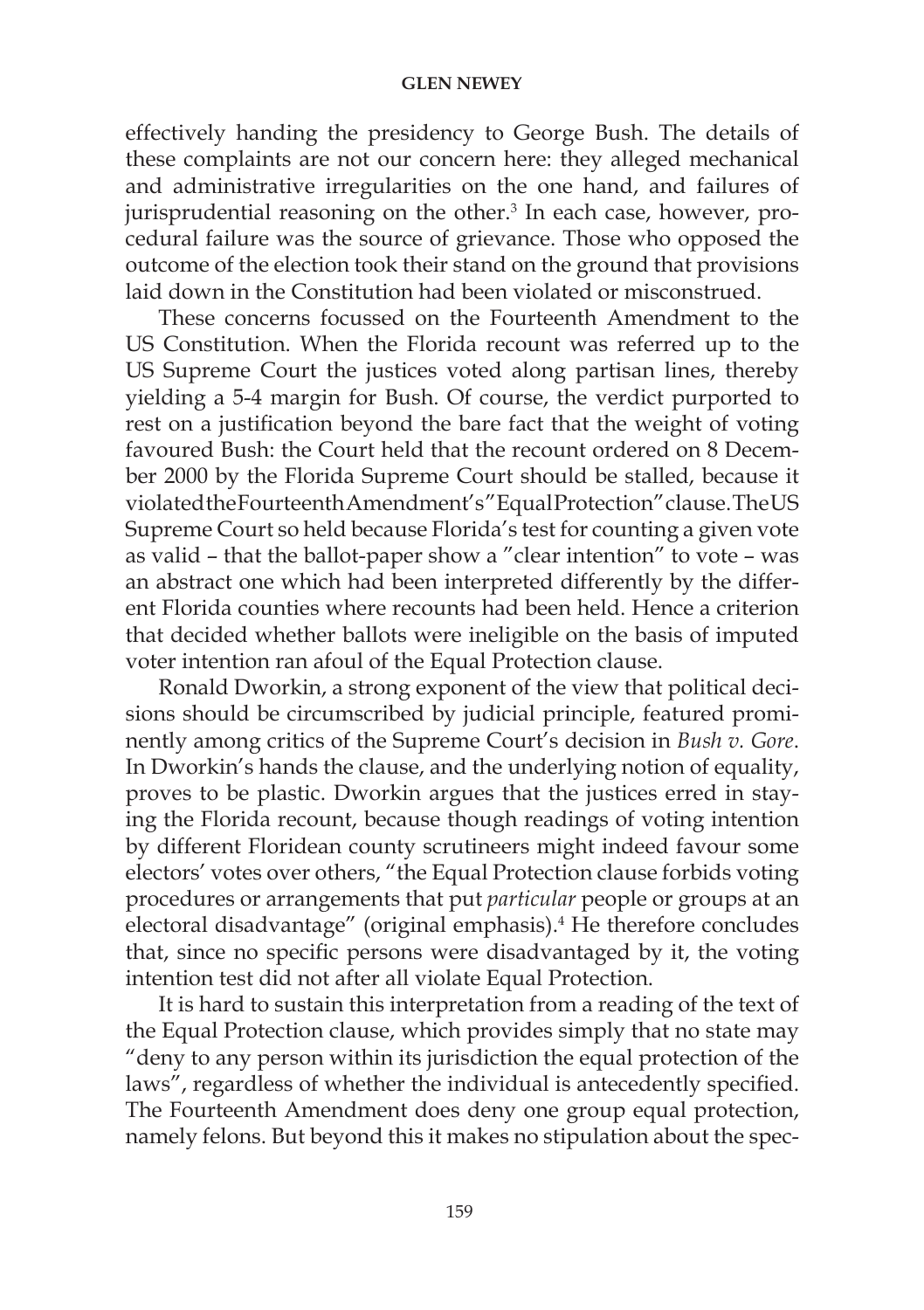ificity of the persons or groups that it protects. The upshot of Dworkin's view seems to be that a system which denied the franchise to persons on a random basis – say by shredding every tenth paper in the ballot-box before starting the count – would not violate Equal Protection. But it is surely possible to violate the clause on a non-specific basis.

The point is not to debate whether Bush rather than Gore should have won the Presidency in 2000. It is that democracy as popular sovereignty vests political authority – the authority conferred by the "People" or demos – in the outcomes of its procedures. But since all procedures are fallible, a question arises, in relation to any specific outcome, as to whether it really has political authority. The demos exists only as embodied in the procedures that express its "will". But, when those procedures fail, there is no countervailing source of authority by which to judge their misbegotten outcomes.

A second example is the opposition in the United Kingdom to the 2003 Iraq War, mobilised under the slogan "Not in my name".5 It might be thought that this slogan exemplifies the disowning of democratic political outcomes. In one way, this is true. There is no obvious reason to think that if only the procedures were finessed sufficiently, democratic polities would avoid such outcomes as a bad war, if one supposes that this description applies to the 2003 invasion of Iraq. But the arguments for belligerence were based on wrong information, not just about the existence of weapons of mass destruction, but also about the Ba'ath regime's possession of battlefield rather than strategic weapons. The Prime Minister presented the evidence for the existence of these weapons as "extensive, detailed and authoritative" in persuading the UK Parliament to endorse the dossier on Iraq's alleged WMD programme on 24th September 2002.<sup>6</sup>

As many critics argued, presenting the motion for the war on a false evidential basis subverts democracy and in effect ventriloquises the popular will. The UK Parliament was being asked to approve the war on what was widely termed a "false prospectus".7 Constitutionally, the Prime Minister was not required to seek Parliamentary approval for the motion to go to war, since warmaking was reserved to the royal prerogative.<sup>8</sup> But it would have been politically impossible to continue with UK involvement in the war had the House of Commons voted against it. Defeat would have amounted to a vote of no confidence in the Prime Minister, who would then have resigned.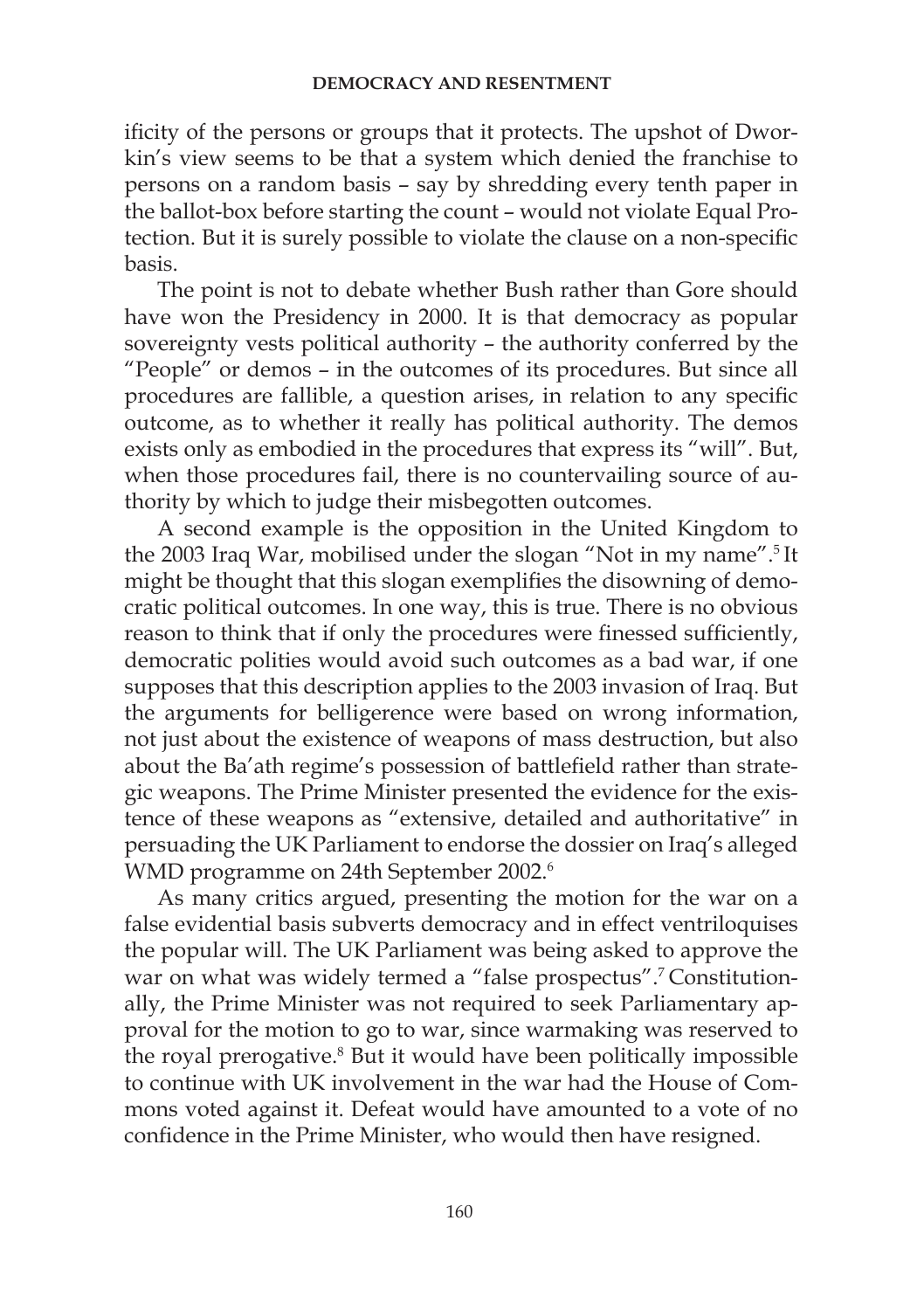The problem is clear. Even if the Iraq war was in fact just, the presentation to Parliament, as the sovereign political body, of false information<sup>9</sup> central to the *casus belli* meant that it could not authorise the war. Authorisation requires accurate briefing. If a party contracts on the basis of false or inadequate information, the authorisation may well be invalidated.10 The grounds for this are clear: an informational deficit means that the other party is assenting to a proposition other than the one really on the table, and so cannot be held to the latter. In the political case, again, falsehood subverts authorisation, since it dissolves the will on the basis of which authority is conferred. The "People" disappears at the moment when the procedures that embody it fail.

But in fact there was strong reason to doubt that the war was just. Compare the six severally necessary and jointly sufficient conditions for *ius ad bellum* in traditional just war theory.11 It could be argued that the war met none of the following: *just cause*, because Iraq in fact had no weapons of mass destruction; *due authority*, since the United Nations had not sanctioned military action; *last resort*, as the UN weapons inspectorate had not finished its work in Iraq when war was declared; and *proportionality*, given that a large (but disputed) number of innocents were killed. The war, accordingly, was argued to be unjust in se, and not only because of its procedural pedigree. So alongside the vexatious, but in principle corrigible anomalies of democratic procedure, stood the firm, but democratically unratified, conviction of many that the state had acted unjustly.

# **Political moralism, fantasy and resentment**

These examples, to which I shall return, highlight clear divergences between theoretical ideal and practice. Procedures themselves may fail, or – perhaps more disquieting – correctly followed procedure may enact injustice. As with political practice, theory has to negotiate the tension between might and right, and the culpability for bad outcomes is one place where this tension arises in democracy. Right is not reducible, even in Hobbes, to might.12 At the other extreme, "right" has often been understood as demanding the *absence* of might. This explains why the political moralism, which dominates Englishspeaking political philosophy, has such trouble in making sense of a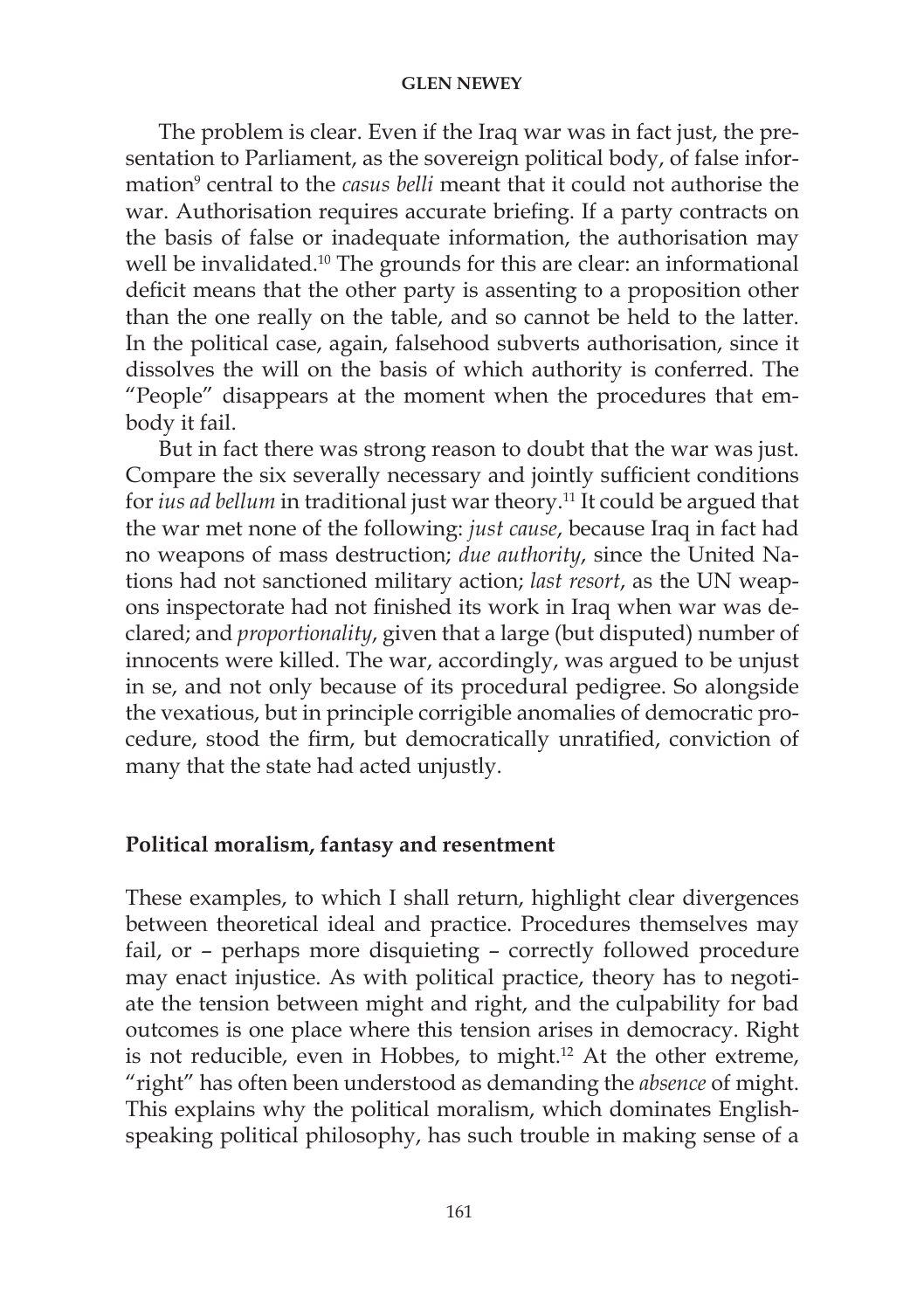permanent feature of political life, namely power. It replaces the facts of power with an imagined world where the corrupting effect of pursuing political ends has been wiped away.

The omnipotence that political moralism imagines is one in which the world can be moulded to favoured principles. At first glance, this may look like the familiar claim that the world could be better than it is. But, insofar as it dispenses with practical constraints on attaining its favoured ideals, the attitude struck by moralism is not really a practical one at all. Instead, it responds to the experience of impotence with the wish that things were otherwise. And so, insofar as it is not a practical attitude, it is not a *political* one either. As we shall see later, this is something it shares with attitudes of resentment towards certain political outcomes. To this extent the fantasies that grow out of disempowerment are a way of resiling from politics – of retreating from it into a world not of action, but wish-fulfilment.

In this, political moralism and the more Promethean forms of power politics oddly mirror one another. Each wishes away practical constraints on action. We can see this by considering *fantasy*, as an activity distinct from practical thinking. The fantasist entertains what might otherwise form the subject of deliberation, i.e. thinking about what to do, but fails to engage with the real world of action. The desires involved are only gratified, not satisfied; in the imagined world it is for the fantasist *as if* they were satisfied. But actual politics blurs the line between fantasy and practical deliberation. There is no clear line between what is possible, practically, and what is not. Having a clear sense of where it lies is an important component of political judgment. Precisely because power is central to politics, actions that would otherwise count as delusional (because they rest on fantasy, and therefore ignore the real constraints on what one can do) can be entertained as if they were real objects of deliberation. In certain cases, they *are* real objects of deliberation.

Fantasy and practical thought may successfully fuse, as in the 1960s US Civil Rights movement. What seemed impossible in the Jim Crowe era in the southern states became a practical political possibility – which is not to ignore what the Civil Rights movement failed to achieve, as well as its successes. One negative side of the fusing of fantasy and practice is the lengthy history of failed utopianism, and its human cost. How far political power can or should extend is always politically contentious. For those exercising political power, the line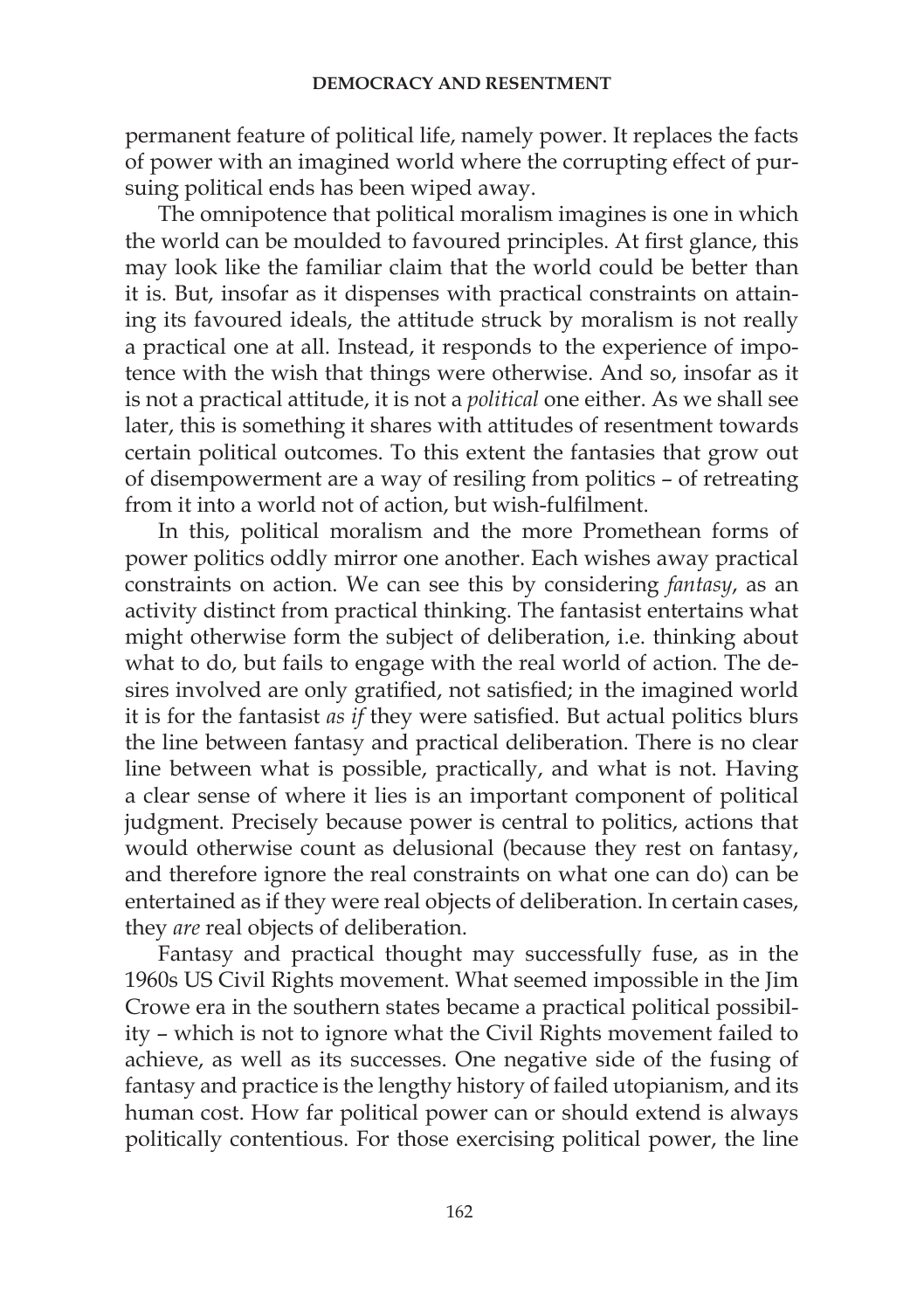between cajolery at one end, and megalomania at the other, can be hard to draw. It seems to become harder to draw, the more power one has  $13$ 

Political philosophers' under-embarrassment at ignoring power is all the odder, given that they are apt to acknowledge, even underline, that it is reasonable for people to disagree in conditions of freedom.<sup>14</sup> And indeed, people do: in fact, disagreement rages about politics, religion, morality, art, and other matters. This extends to political philosophers, despite the fact that philosophers are supposed to be the custodians of reason.15 On what basis, then, am I justified in thinking that things would be for the best if the world adopted just the set of principles I favour? And if reason fails to resolve the issue, what is left to resolve it, if not power?

A number of idealising thoughts converge at this point. One is that power can be sanitised, by doing reason's bidding, as long as reason itself takes its orders from morality.16 A further thought is that the levers of power work at too great a remove from any legitimating script. So there should be an alternative to the moral squalor and disappointment that mark real political processes.17 It would be better if the levers were not necessary, or simply followed the script's stage directions. On top of that comes the idea that power itself is eliminable, since the government of persons will give way, as Engels put it, following Saint-Simon, to the administration of things.<sup>18</sup> In its extreme form – which could be thought of as a kind of *reductio ad absurdum* of itself, and plays a major role in some anarchist thought – political moralism holds that power could be got rid of, by exercising power.19 That is not just *a* fantasy, but, in a sense, *the* fantasy. It assumes that the real conditions of agency, those that divide practical thought from fantasy, are dissolved. Hence there is no gap between action and wish-fulfilment. It is a narrative whose content involves the wishful removal of the line between fantasy and practical thought. Like some forms of theory, political resentment is premised upon the perceived thwarting of unconditioned freedom.

# **Democracy, freedom and resentment**

The title of this article alludes to a famous paper, "Freedom and Resentment", by Peter Strawson.<sup>20</sup> He argues that we cannot and should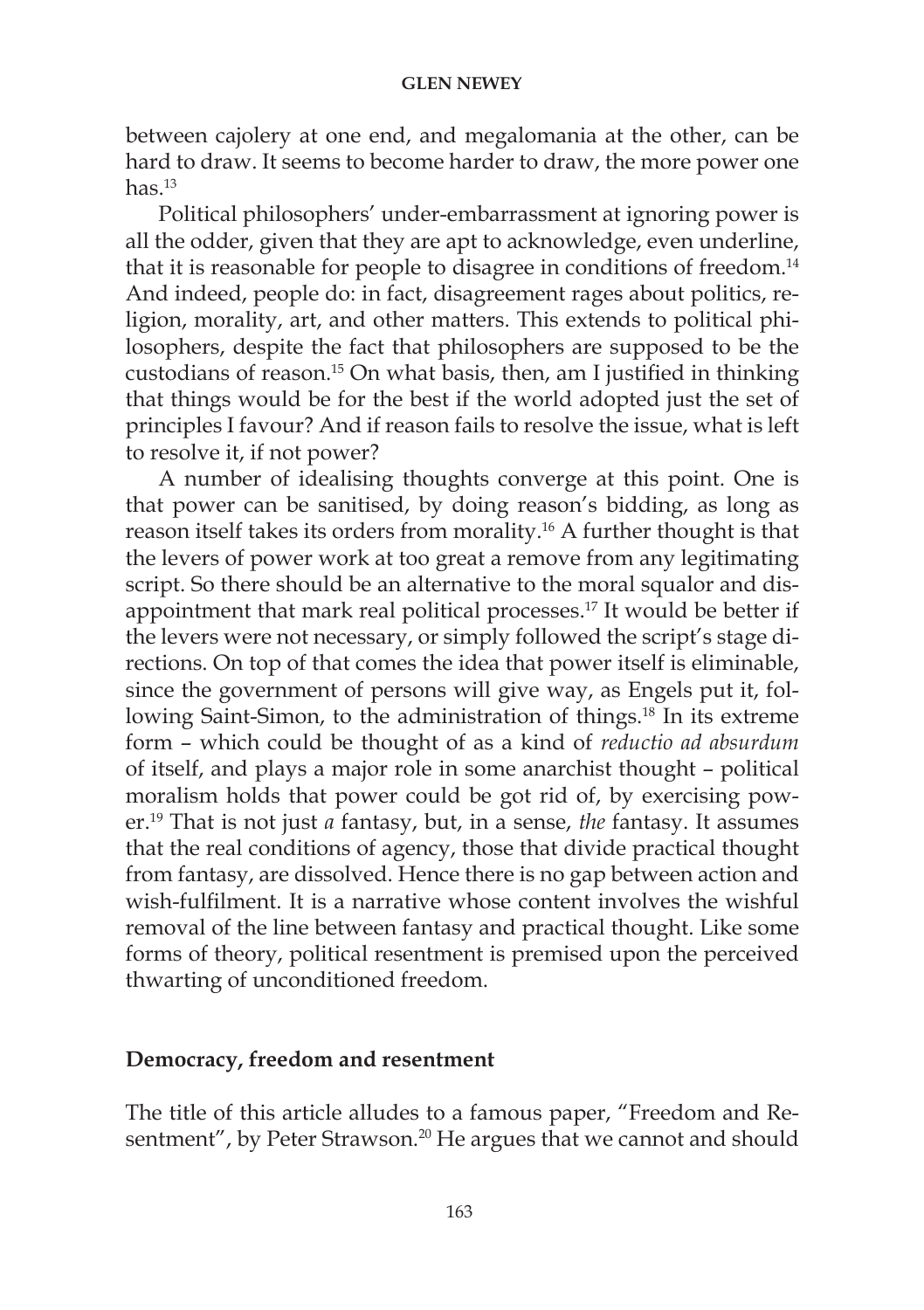not abandon the idea of human beings as free moral agents, even if they are in fact sophisticated machines whose actions are fully determined. Metaphysical determinism leaves room to distinguish between freedom and unfreedom *within* everyday thinking about human agency. Democracy is usually thought to express the political freedom of citizens. To be free, roughly, is to be a possible object of resentment – of resentment, one might add, by beings who also consider themselves free. To be politically free in a democracy, by the same token, is to be a possible object of resentment. But this throws up a further puzzle. Who resents whom?

It is important to be clear about what democratic resentment is resentment *of*. As the earlier examples showed, democracies can generate anomalies of two kinds: *procedural* anomalies, where the democratic subject itself seems to dissolve; and *substantive* anomalies, where procedurally valid outcomes oppose what the demos is widely believed (for instance, by those in it) to want. Democratic citizens may see their freedom as compromised by either form of anomaly. How far can citizens be seen as free in the face of outcomes they reject either as unacceptable in themselves, or as being procedurally malformed? Nor should this internal conflict in democratic freedom be seen as contingent, a mere political misfortune. I will suggest that we have to accept that such outcomes will come about, as a condition of achieving the only *political* freedom there is.

Political dissent is a permanent fact of democratic life. Modern societies are a complex amalgam of vying interest-groups. Accordingly, nearly all political decisions come under attack from some quarter.<sup>21</sup> Dissenters typically appeal, if sometimes disingenuously, to something grander than self-interest. Dissenters may invoke irreducibly political notions, like the *public interest*, or they may express themselves in flatly moralistic terms. This enables them to complain not merely that they lost, but that the decision that won was the wrong decision. This rejectionism is a wholly predictable feature of the democratic process. Citizens find themselves, willy-nilly, on the receiving end of power, and thus perceive their freedom as being limited. In confronting the outcomes of democratic processes, they feel not the freedom of the collective, but resent its trampling on their moral convictions or perceived interests.

So democratic dissent is no aberration. Democracy elicits it as a matter not merely of course, but of principle, given the centrality to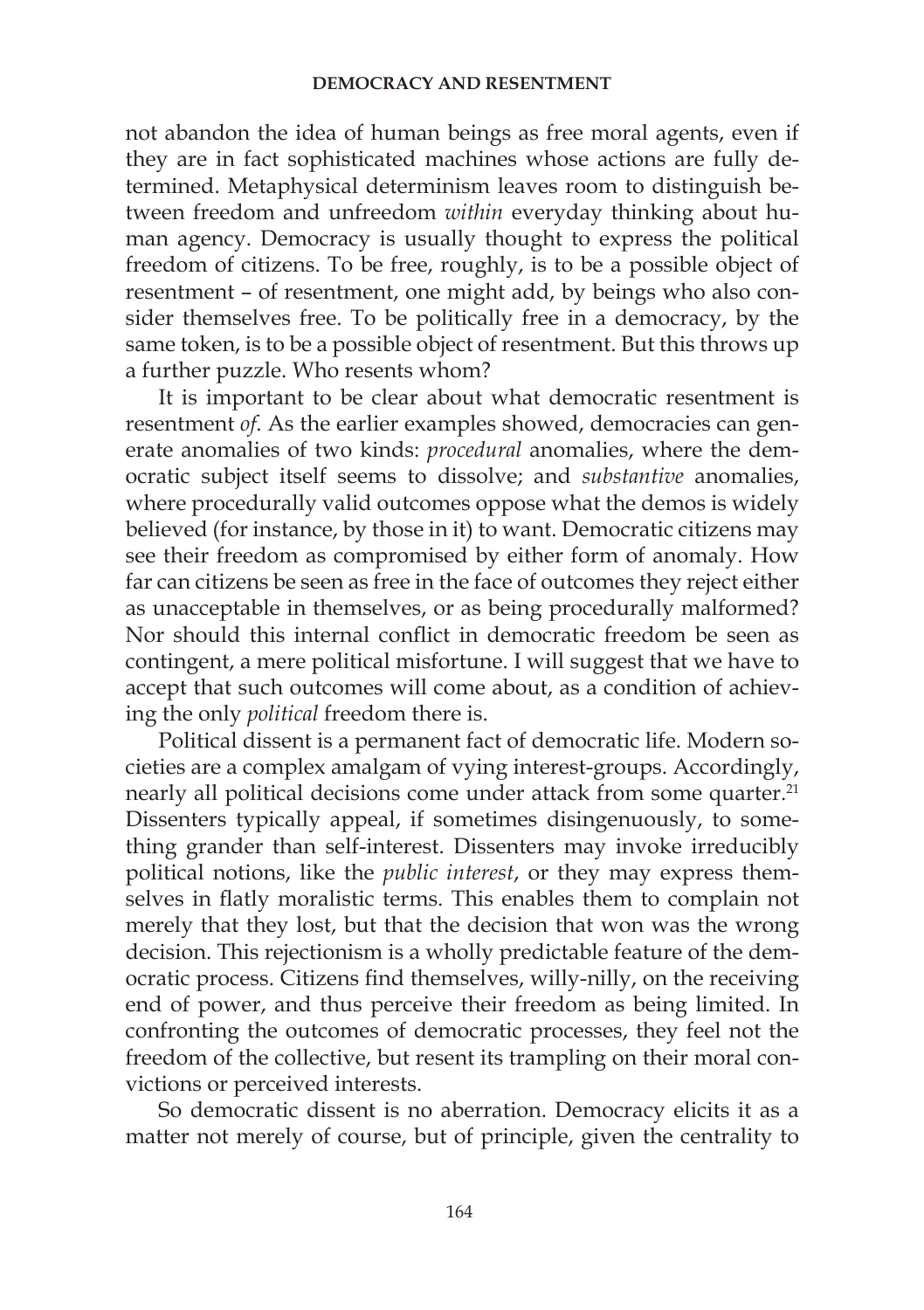it of open competition. The problem is not merely that democracy – though its significance should not be forgotten – creates winners and losers.22 That is true also of sporting contests, where resentment by the losers is process-directed, as when the losing team resents a dubious refereeing decision that turned the game. Democratic processes too can err, as the examples already given show. But, in addition, it is often thought that the results are wrong or bad in themselves, and not simply the upshot of maladministered procedures. In democracies the losers often have the resources to query the authority of the outcomes, via such bodies as NGOs and the press. In this respect, democracy inevitably destroys faith in its own results. If they resent democratic outcomes, they perceive the political process not as expressing their own freedom as citizens, but as frustrating it. At the same time, citizens are supposed to accept that these outcomes must be accepted if they result from due process. In this way citizens may come to feel resentment.

Resentment is as fixed a fact of daily life as dissent is of democratic life. I sit in the car behind a slow tractor, unable to overtake, in the knowledge that I am going to miss my appointment. Frustration readily prompts the thought that the obstacle ought not to exist, that such a world would be better than this one. This provokes resentment, even if I know that there is no worthwhile or even possible rearrangement of the world that would prevent this sort of thing from happening. Resentment I take to be the belief that another's agency frustrates one's wants, together with the wish that the frustration (which may be displaced onto its perceived source) should cease to exist. So resentment is necessarily counter-factual: it assumes there could be a world where this obstacle to satisfying the resenter's wants does not exist even though, things being as they are, it does.

As such, resentment is not yet moralised, but it lends itself readily to moralism. In the latter case, the counterfactual thought is that the obstacle would not exist in a morally better world, whether or not such a world is attainable from here. In moralistic resentment, the desired objects are seen as an entitlement, something owed, rather than merely as things which one happens to want. This differs importantly from a situation where one's projects are opposed by the freedom of another, a flat clash of primitive freedoms, theirs and one's own. As far as this goes, there is a simple combat of wills, each of which can claim the sanction of right. Precisely for this reason, we have not yet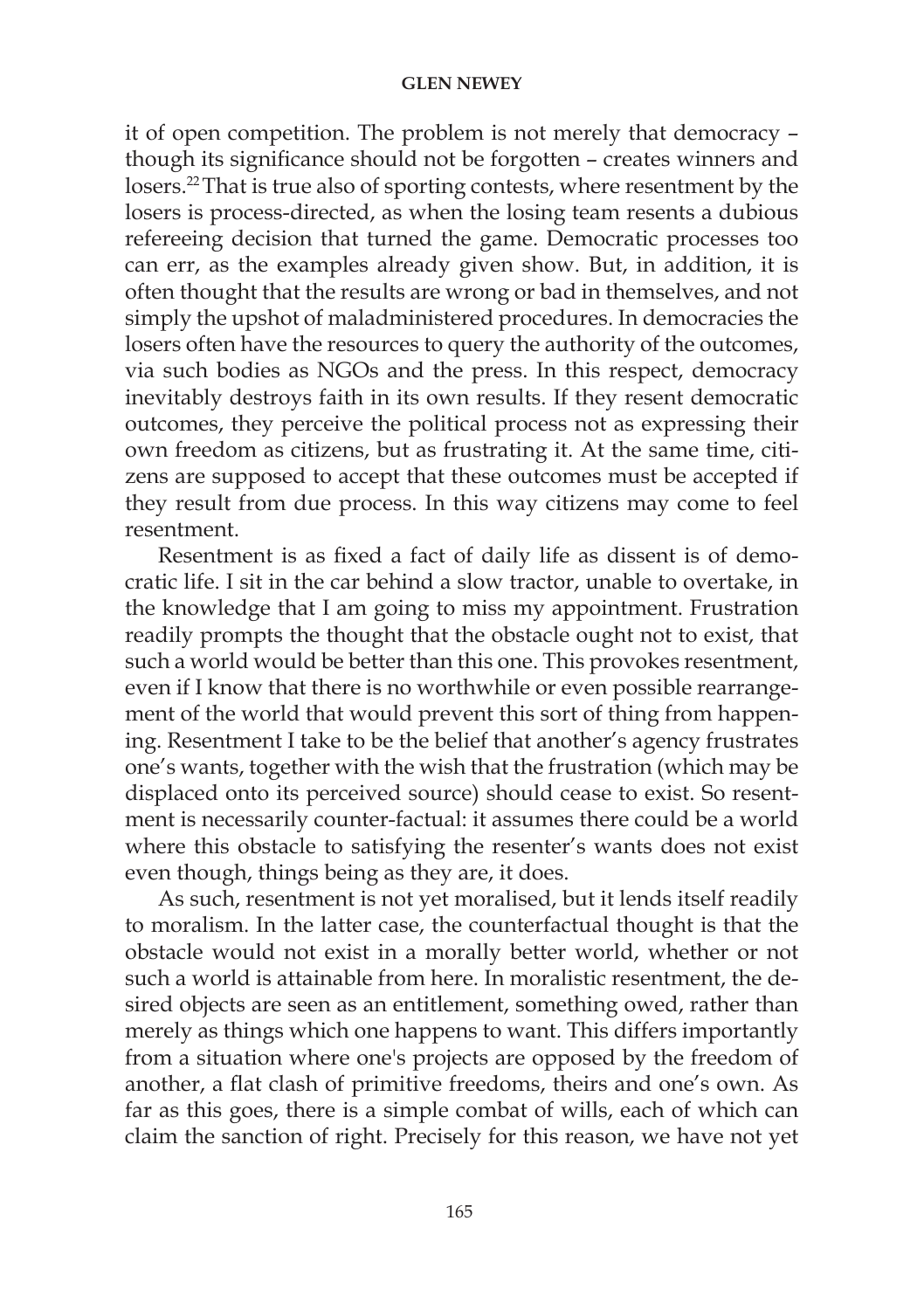got as far as morality. To paraphrase a remark by Wittgenstein in a different connection: if whatever anyone says is going to be right, how can we even talk about "right"?<sup>23</sup>

That makes it look as though resentment co-opts a pre-existing moral vocabulary for its purposes. But Nietzsche's *Genealogy of Morality*24 assigns resentment a key role in the spread of morality. For him, Christianity's rise in the Roman Empire expressed the resentment of subject peoples at imperial domination. Its promise to exalt the downtrodden and give them dominion hereafter, voices their *will to power*. Nietzsche calls this attitude *ressentiment* – more or less what I have called resentment, the wish that the frustration of one's wants not exist being seen as expressing the will to power. One need not express this will in order to use moral language intelligibly. But, for present purposes, this is beside the point. Those who feel resentment, experience another's power over them. This moralised resentment expresses a wish to move from a world where I suffer this effect of the other's freedom, to one where I can counter it with power of my own.

The phenomenon of *democratic* resentment, however, carries an air of paradox. To be subject to *another's* power is all too familiar, and it is clear from what has already been said how a person in subjection to another could feel resentment. Nietzsche's genealogical account of morality explains how this gets moralised – because morality itself has its roots in resentment, the experience of alien power limiting one's freedom. The experience of subjection to power, to alien rule, explains the moralistic response. But in democracy, the people rule – that is, wield power. Who are the people? Surely, we are – "We, the People …" as the Founding Fathers announce in the preamble to the US Constitution. So, in democracy, citizens are subject to their *own*  power, not the power of another. Does that mean that citizens resent themselves?

# **Freedom** *versus* **freedom**

The situation can be seen as a clash of freedoms. Liberal democratic theory is haunted by the thought that, unless political power is domesticated, it will turn native. One can domesticate power by noting that its exercise involves freedom, and trying to explain how poweras-freedom is tamed. How would this work? First, resentment could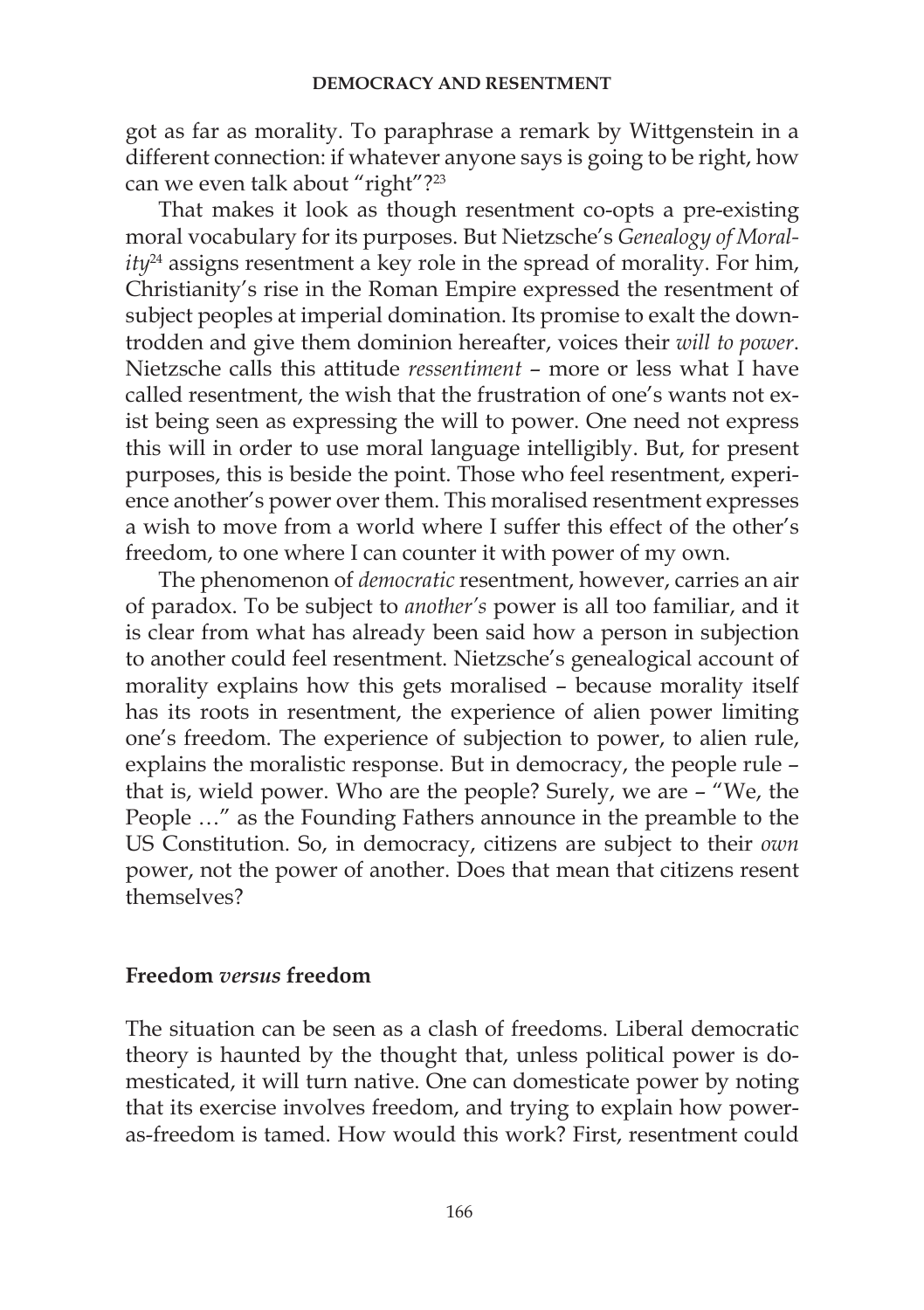be presented as a conflict of freedoms. In resentment, as I have suggested, one becomes conscious of the other person's freedom as frustrating one's wants. However, on one philosophical view, freedom just consists in the satisfaction of those wants.<sup>25</sup> So, to the extent that the other person, the object of my resentment, frustrates my wants, my freedom is curbed, and he enjoys his freedom at the cost of mine. The situation then emerges as familiar: the collision between one person's wants and those of another.

Nonetheless, on any plausible view – not just more ambitious and prescriptive "positive" theories – freedom is not mere want-satisfaction. For instance, I may be drugged or brainwashed into having certain wants rather than others, and it is plausible to think that my acting on such wants undermines my freedom. There are further reasons for doubting that freedom can simply be identified with want-satisfaction. As Frankfurt, $26$  for instance, pointed out, a person may have some wants that she wants not to have. So, whichever want her freedom is identified with, its satisfaction will consist in the frustration of the other want – for example, both to smoke this last cigarette, and to kick the habit. At the political level, notoriously, some wants and beliefs may be artefacts of the very regimes which they serve to entrench, as in dominant ideology explanations of workers' compliance with capitalism offered by critical theorists of the Frankfurt School and others, like Gramsci. $^{27}$  The fact that workers express wants that are created by capitalism, or a desire for capitalist organisation itself, does not show that their freedom consists in satisfying these wants. For the underlying account of freedom to avoid being mere ideology, it needs to show that the popular acceptance of the regime and its power structures is not just an artefact of those very structures.<sup>28</sup>

A version of freedom-as-want-satisfaction often seems to underlie anarchist objections to government, especially from "libertarian" anarchists.29 This fuels resentment against a supposedly omnipotent state. Anarchism tends to exalt private moral judgments made with the sole authority of conscience. But nearly all anarchists believe that some structuring should be achieved, whether via private coercive agencies or like-minded anarchists cooperating for mutual benefit, as in some versions of syndicalism. On all but the most optimistic view, this structuring will demand limits on primitive freedom. What if the private agencies collaborate in price-fixing or other forms of racketeering, or if the syndics' collective decisions go the wrong way? To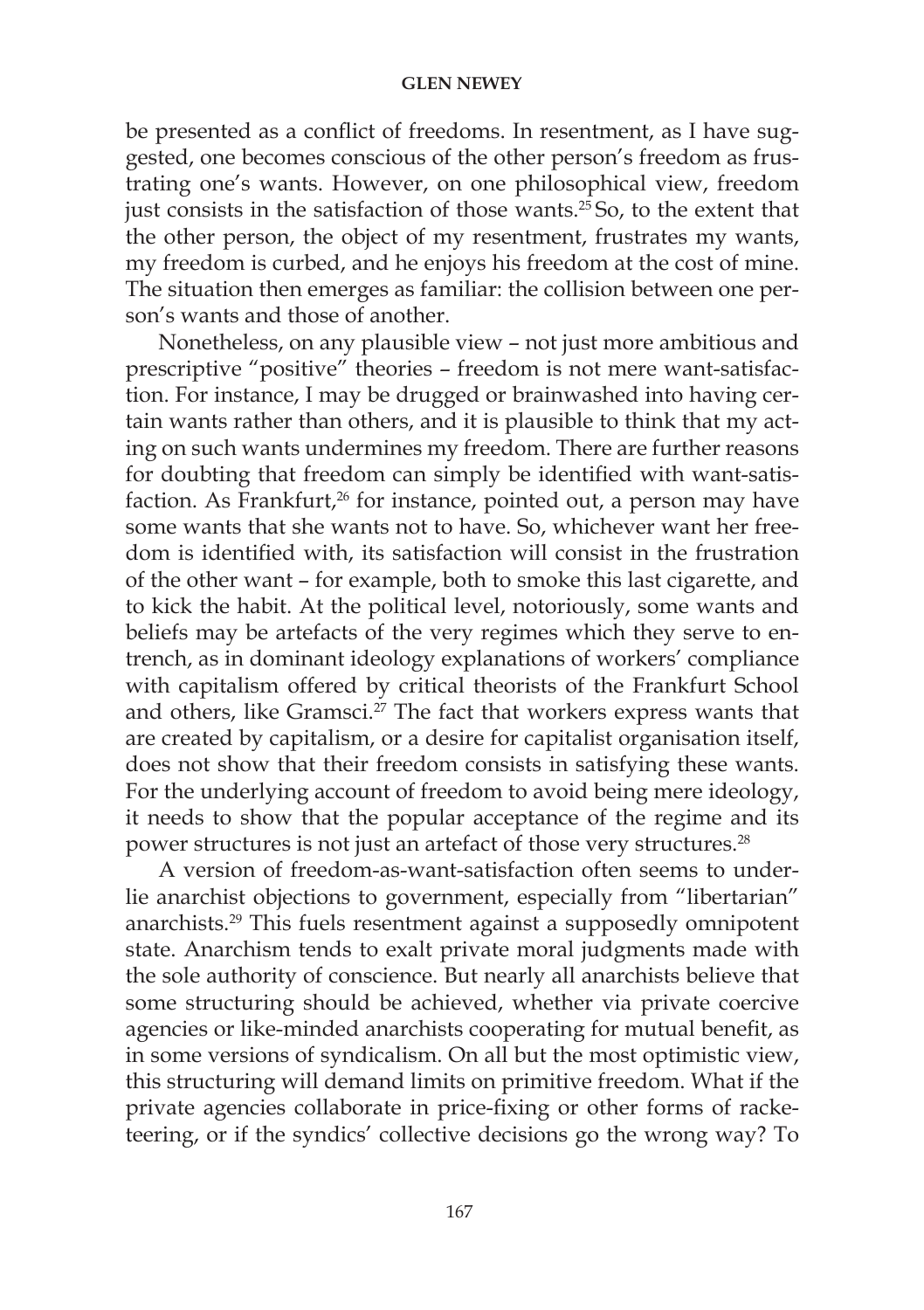assume these possibilities will not arise is to believe in what Bentham branded "anarchical fallacies", or what we may call *simple freedom*: 30 namely, that one can have politics, with the structuring it implies, while holding onto the freedom of anarchy.

Even on the want-satisfaction view of freedom the basis for resentment can be questioned. Resentment involves a perceived loss of freedom, and in it one's wants are frustrated. But very often political conflict enacts conflicts between incompatible things that people want, such as lower taxes and better public provision. Even on the want-satisfaction view, then, there will be political choices to make which necessarily involve frustrating certain wants. One can then – in the title of one anarchist work – resolve the conflict by rejecting politics<sup>31</sup> entirely and reverting to anarchy. But that will certainly call for the frustration of many of one's wants. The conclusion to draw is that simple freedom is not just false, but incoherent.

Rousseau, on the other hand, hit upon a pro-statist version of simple freedom. In the *Social Contract* he contrasted primitive freedom with the liberty secured through politics. He understood the contrast as holding between the several private wills of individuals – whether taken individually or compounded into the "will of all" – and the General Will of society as a whole. The upshot, for Rousseau, was that a well-formed polity cannot give legitimate grounds for resentment.32 Since the political process decides what you are entitled to, that process cannot oppose any liberty to which citizens are entitled. Therefore, if society exercises power over you, it does so in ways that leave no grounds for justified complaint. Behind this lies the idea that, in being "forced to be free", as Rousseau says, citizens are directed by the General Will in ways that incur no cost in liberty. Citizens only have liberty in respect of their entitlements, and if their projects oppose the General Will, it follows that they are not entitled to pursue these projects.

As is well known, a number of commentators<sup>33</sup> have voiced alarm about the "totalitarian" implications of this aspect of Rousseau's thought. Williams, for instance, argues that I can oppose the incursion of the General Will into my life precisely because it does oppose my freedom.34 I suggest, however, that this alarm about the confrontation between individual and collective freedom is inevitable once one accepts the formal attributes of procedural validity. Formalism affirms that the outcome of political processes – as embodied for example in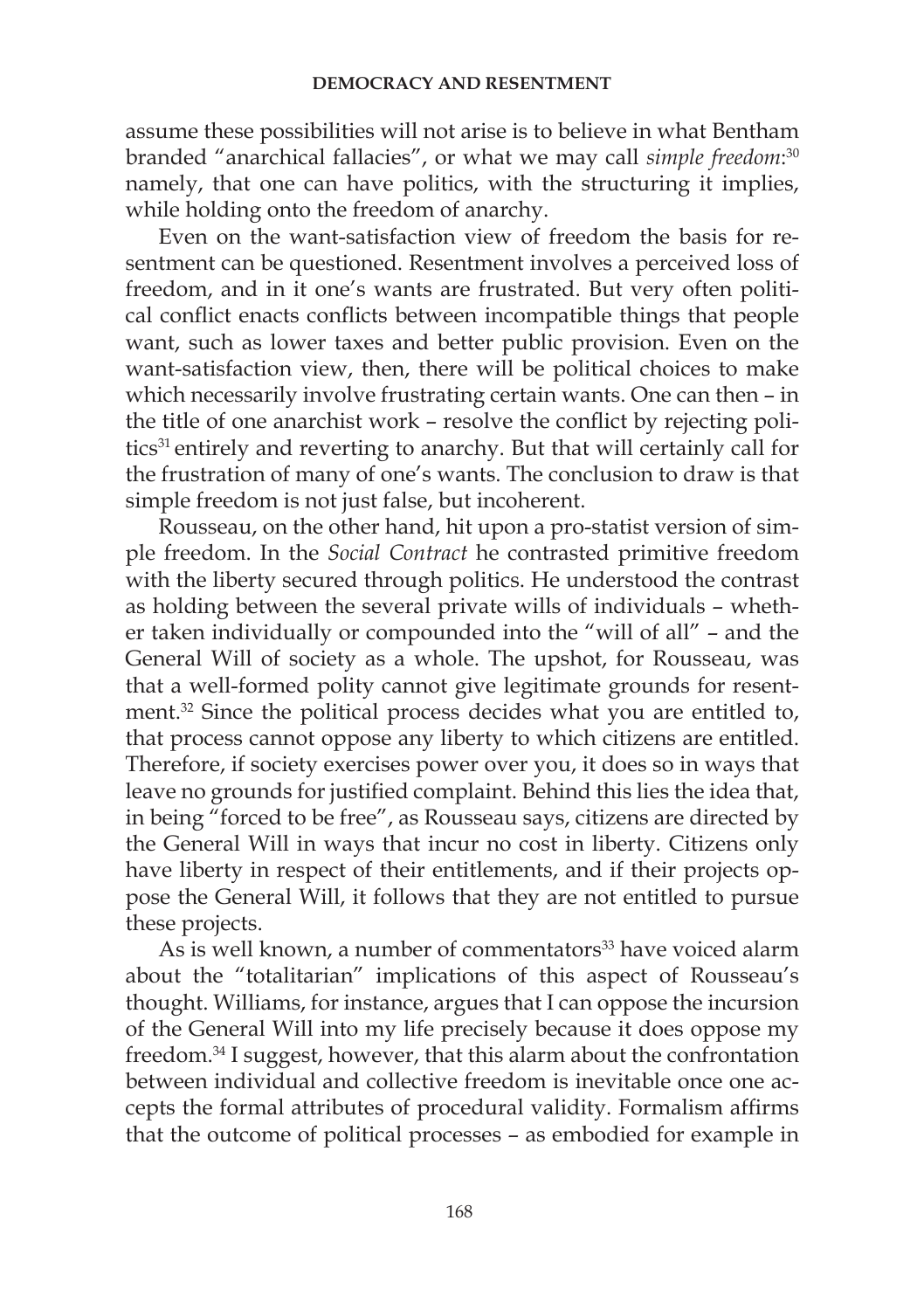law – is indeed their outcome.<sup>35</sup> Insofar as the procedures issue in laws that are binding, these outcomes are themselves binding. Insofar as they issue in outcomes that are legitimate by whatever procedures are held to confer legitimacy, the outcomes are legitimate. This follows simply from the procedures being what they are, and the outcomes deriving from the procedures that they do.

I take these to be truisms about the *form* that a legitimate political authority must take. As such they contain no substantive truths except about the terms that they employ. Hence they in no way constrain the content of the political outcomes, and this seems to be what triggers alarm: what horrors might not be enacted by a political procedure described purely in formal terms? If the procedures, *qua* routines for generating legitimate outcomes, are themselves legitimate and followed properly, then so are their outcomes. Hence a tension exists between the procedures' open texture, which permits an indefinite range of outcomes, and their formal standing as protocols for conferring legitimacy. They are procedures, not outcomes – that is, means by which a range of political outcomes might come about. But it is just this latitude that the objector wants to forestall.36

If there is something that legitimates political outcomes, it will apply to those outcomes which one may dislike as much as to the others, given only that the outcomes were produced by means that the polity treats as legitimating. It is a condition of legitimate political authority that this is so. Someone who accepts legitimate authority accepts that it can bind the wills of those subject to it without, by that very fact, undermining their liberty. For legitimate authority is itself a condition of liberty as entitlement. Reflective liberty will demand that one forgo goods or accept bads that one would not settle for otherwise. There is no contradiction in thinking that one can freely do so, as in contractual situations.

The background to resentment is the fact of one's being in another's power<sup>37</sup> - the satisfaction of one's wants is in someone else's hands. Resentment, even moralised resentment, may not be justified in a particular case. However, for Williams, when I have a valid complaint that my liberty has been curtailed by some democratic decision, I may feel *justified* resentment. I can be justified in thinking this decision unjustified, as is the decision's enforcement through the use of political power. But if justified resentment can surface in democracies, there are ways in which I can be under another's power which are not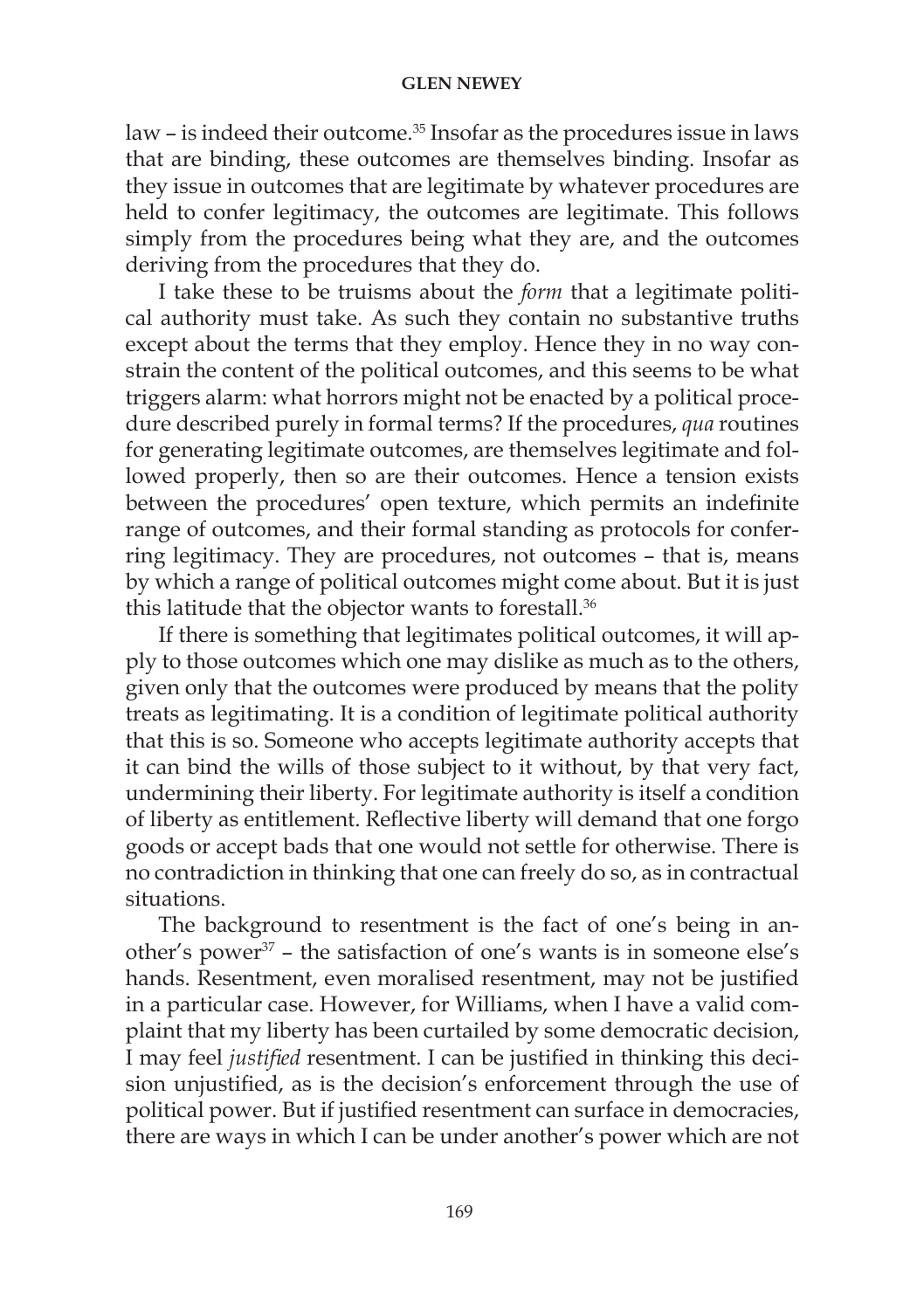covered by theories of democratic justification. They are not covered both in the weaker sense, that the theories themselves fail to explain the resentment, and in the stronger sense that the resentment is justified on a basis that conflicts with that of the theories. Then power seeps out into the liberal democratic public sphere, uncontained by the ambient justification.

I asked earlier whether it would be possible to tame power by bringing it within an account of freedom, and argued that freedom could not be identified simply with want-satisfaction. There are many alternatives to the want-satisfaction view of freedom, though it would be a bizarre notion of politics, let alone of liberalism, which made no allowance for the satisfaction of people's wants in its normative structures.38 Simple freedom assumes either that wants can be harmonised, both between (and even within) persons, or that non-statelike bodies can mediate the conflicts between them. But any theory that can make room for the idea of *political* freedom will have to allow that one's freedom can be consistent with, and sometimes demand, the compromising of simple freedom via coercive political structures. This more reflective notion of freedom has to work with the due exercise of political power, as a condition of getting the only political freedom there is.

The challenge could be put like this. Choose whatever procedures you think best embody democracy, which may be direct democracy, or some system of delegation, or the representative structures in place in most liberal democracies; these procedures may be designed to as detailed a specification as you wish. Then explain how it would be impossible for them to produce outcomes that one – not just you, but anybody who may be affected by them - does not want.<sup>39</sup>

# **Overcoming resentment?**

The picture of the relation between politics and demos implied in resentment of democratic outcomes cannot be sustained. Abandoning resentment is harder to accept when one views some of the less edifying aspects of democratic politics with a steady gaze. Sordid aspects of the political process are more or less direct responses to democratic pressures, such as the populism of a free press. That fosters a number of standing illusions in democratic politics: for example, that the "People" maintains its moral purity, while the politicians whom ill-fortune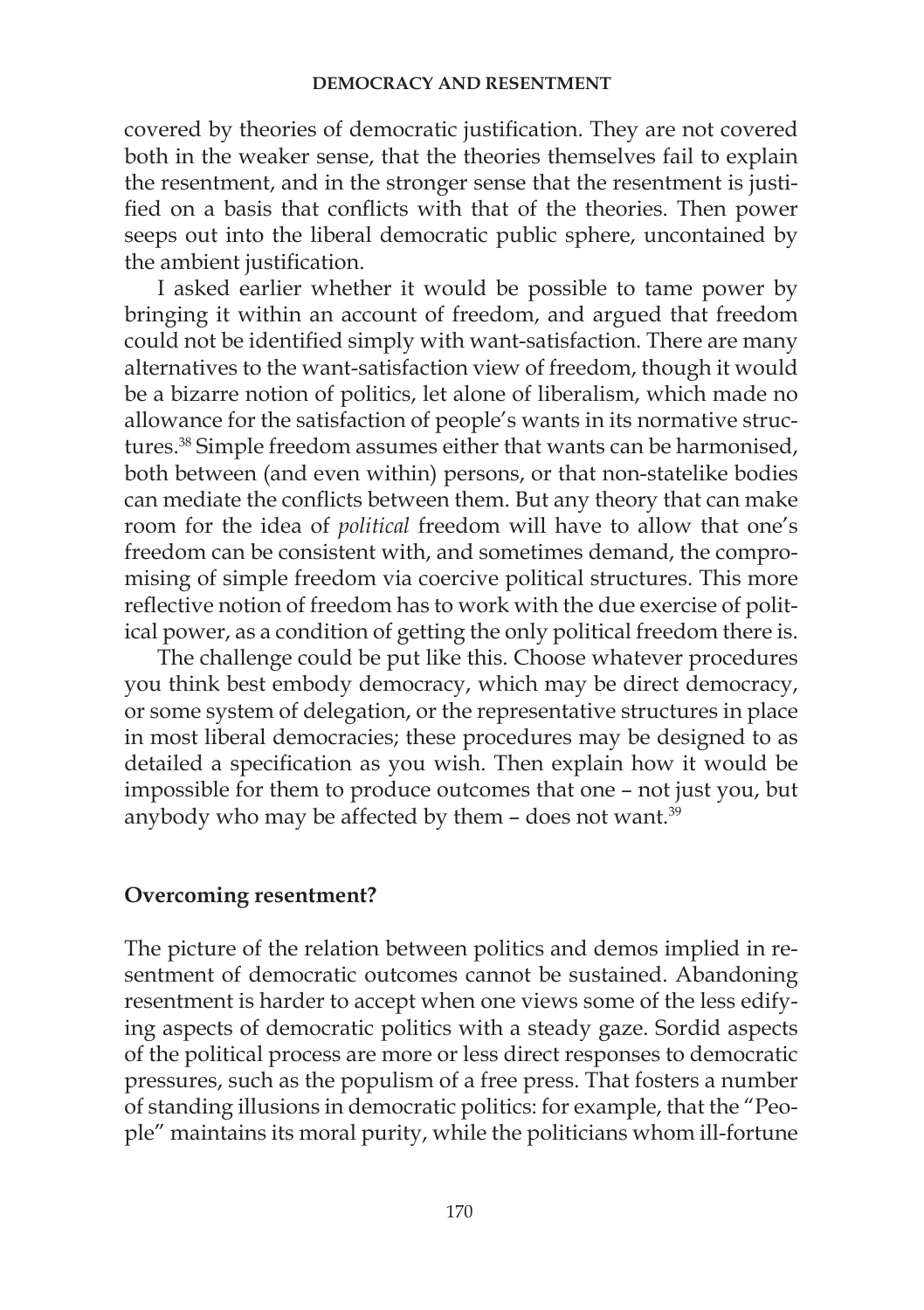has visited upon the electorate seek self-aggrandisement at the public's expense. However, narcissistic splitting-off of this sort becomes harder to keep up when one asks who put the politicians in power.

The non-verbal messages conveyed by politicians are likewise not orientated to truth – they are doing a different job. No doubt the perception that a politician has egregiously deceived by lying, misleading,<sup>40</sup> or prevaricating, forms part of the fabric of democratic life. However, the demos, as democratic sovereign, is supposed to authorise political outcomes. As it figures in democratic resentment, the People emerges as what might be termed *the ghost in the machine*<sup>41</sup> of the body politic, activating the procedures but somehow distinct from them. The People is thought of as standing outside the procedures, remaining unsullied by the all too fallible outcomes of real politics. But, as the legitimating agent of democracy, it is an abstraction until it is endowed with personality. Its will is settled only by the procedures that define it.

The democratic sovereign does not exist as a being disembodied from the procedures that give effect to its will. This helps to shed light on the problems raised in the earlier examples. Let us assume that the Iraq War 2003 was a bad outcome – bad in itself, and not merely because due procedure may have been by-passed in reaching it. Suppose too that the procedures had been or were followed, but still resulted in war. Just war theory, or some other source of moral judgments, holds that the war really was unjust on the counts given earlier. It is also found wanting in the court of many individual consciences.

But what endows these judgments with *authority*? In the early modern period, those defending freedom of religion sought authority in *conscience* as staking rival claims to the state on individuals' agency. At most this marks out pockets of personal exemption from the state's writ. It does not stake a valid claim on public policy. The lack of authority lies in the lack of any legitimating mechanism to translate personal moral judgments into policy.42 Such a mechanism would lie open to the same objections as the real-life political procedures. Bad outcomes do not subvert the democratic sovereign, which is embodied only in the procedures that yield those outcomes. Individual persons can and often do pass moral judgment on decisions made by their governments. There is nothing wrong with this. But nothing makes the judgments of moral judgments of individual persons authoritative for the People, the democratic sovereign.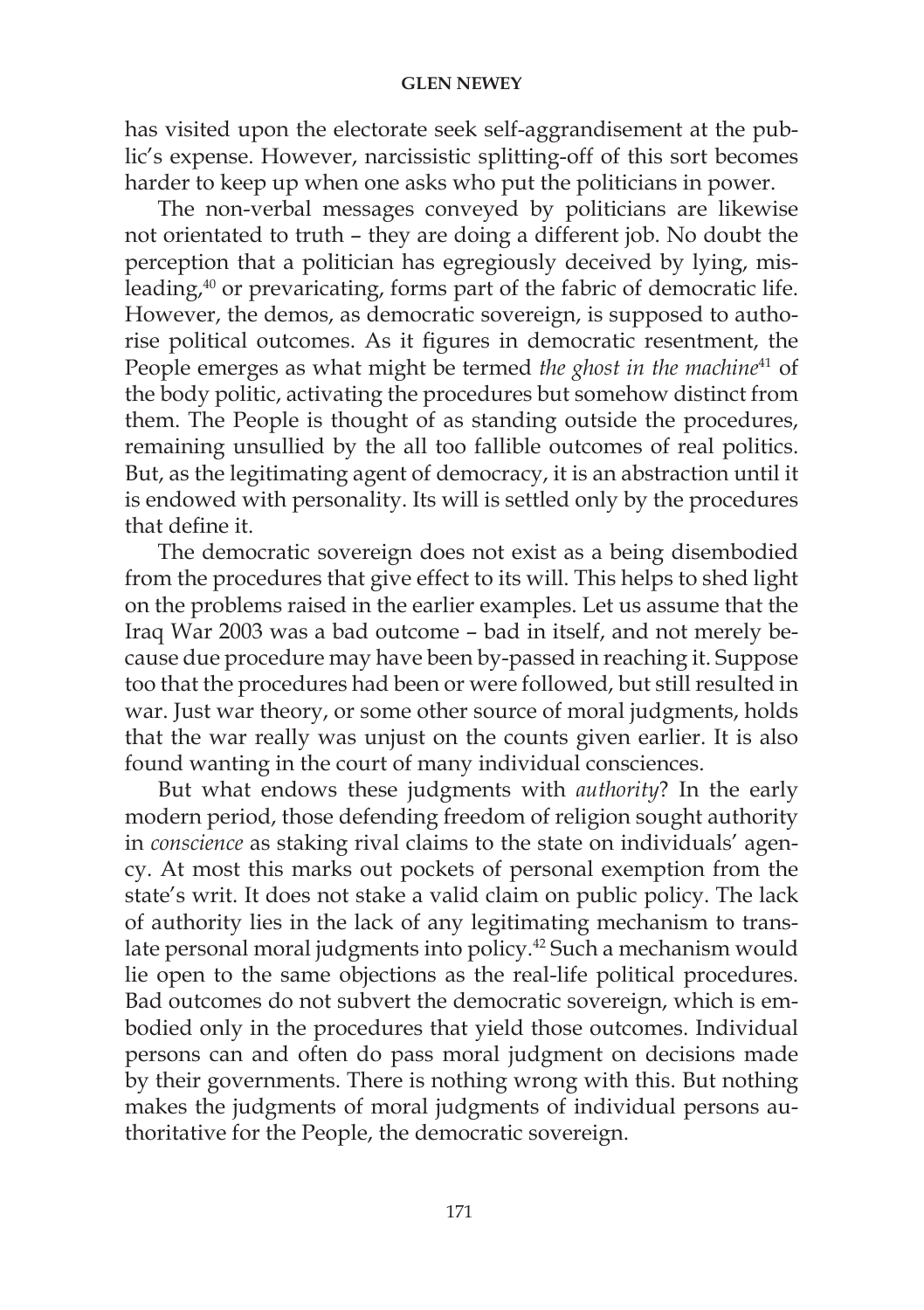It is not enough to justify this specific outcome that there would always be some outcomes one dislikes, no matter what procedure one followed. That simply raises the question what counts as a justification. It will not be enough to have a moral intuition to the effect that the outcome is wrong. What is needed is something that gives that intuition some authority. There is no credible candidate, in post-charismatic societies, $43$  for that role – other than the political process itself, and the specific procedures that it uses.

Compare the other example discussed earlier. The 2000 US Presidential election result arguably followed serious procedural failures, such as maladministration of the Florida ballots. On the assumption that it did, the legitimating mechanisms failed. But for this very reason, one cannot see the result as frustrating the will of a collective being, the People, by putting into office a candidate it rejected. The situation is more like *akrasia* than the thwarting of an agent's settled will. There was no dispute that Gore had won the popular vote;<sup>44</sup> only how the Constitution should process the votes cast into an overall outcome. Without working through the procedures, there could be only speculation about what the outcome might have been, had the procedures been implemented differently.

Here, then, as with individual akrasia, a corporate agent has no will, whatever one may conjecture as to how it would have acted had it not behaved akratically.<sup>45</sup> It is a significant, if philosophically puzzling, fact that an akratic action can still provoke resentment. But one of the puzzles just referred to is the fact that, precisely because the akratic agent fails to act freely, her action cannot provoke *justified* resentment: the conditions for free action, and hence for the attribution of responsibility, have not been met. This is not to deny that the resentment is real. But in the case of procedural failure, anomaly derails free action. One can then only justifiably resent what has happened from the standpoint of the individual, *civitate solutus* – as one whose primitive freedom has been infringed. It follows that this is no longer a political standpoint.

To sum up: political procedures have to be seen as authoritative. Otherwise the sovereign body, whose will the procedures enact, will be dissolved. Similarly, the procedures have to be ascribed authority even though private moral judgments often oppose their outputs. Justified resentment, though not resentment *sans phrase,* demands the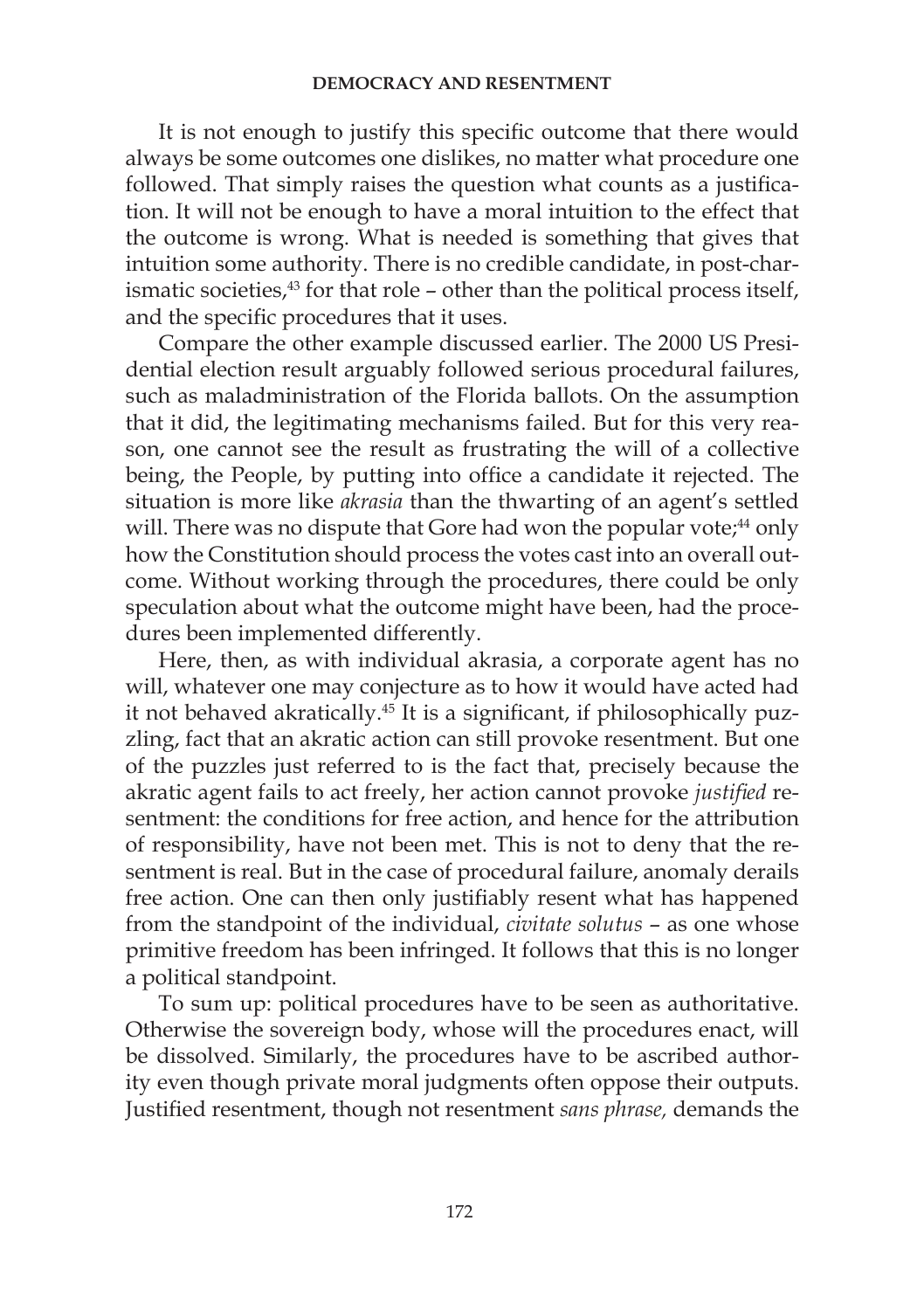infringement of freedom by a free agent.<sup>46</sup> Procedural failure either infringes political freedom or it does not. If not, there is no justified basis for resentment, as one's own freedom has not been infringed. But equally, if it has, there is no free agent that infringes it. Accordingly, neither bad outcomes nor procedural failure subvert the popular will.

This may sound like an apologia for democratic totalitarianism, of precisely the sort that Rousseau is often charged with having endorsed. But the argument does not conclude that one's real freedom must consist in following the General Will, or that one's real interests consist in doing so. It does imply that freedom, insofar as it lies outside political procedures, will be simple rather than political freedom. At the same time, it does not preclude distinguishing between political procedures that favour freedom and those that do not. One such distinction would be between procedures that allow wide scope for free speech and those that restrict speech. Where, as in the Iraq War, it is widely thought that both procedure and outcome are faulty, it is tempting to think that this outcome must be due to some flaw in the procedure, as a way of representing the popular will.47 But this link is a contingent one. So the challenge, again, is to show how private judgements of outcomes command the authority to overturn the procedures, given that the possibility of unwelcome outcomes is latent in every procedure. Notions of political freedom have to be cast against that background.

Politics exists in the here and now, from which the impulse to idealisation, which can subject procedures as well as policies to critique, readily abstracts. The wrong outcome is always possible. Equally, the procedures can be held at fault, not least when they yield the wrong outcome. But in democracy, just as nobody can be a dictator over policy, no-one can dictate procedure. One can always think that things would have gone better with some other procedure that would have voiced, and not merely ventriloquised, the popular will. The peculiarity of democratic institutions is that they have the ability to ventriloquise themselves. It is not surprising if the ventriloquist's dummy sometimes gets confused about what it is saying, or – often as important, if not more so, politically – who is saying it.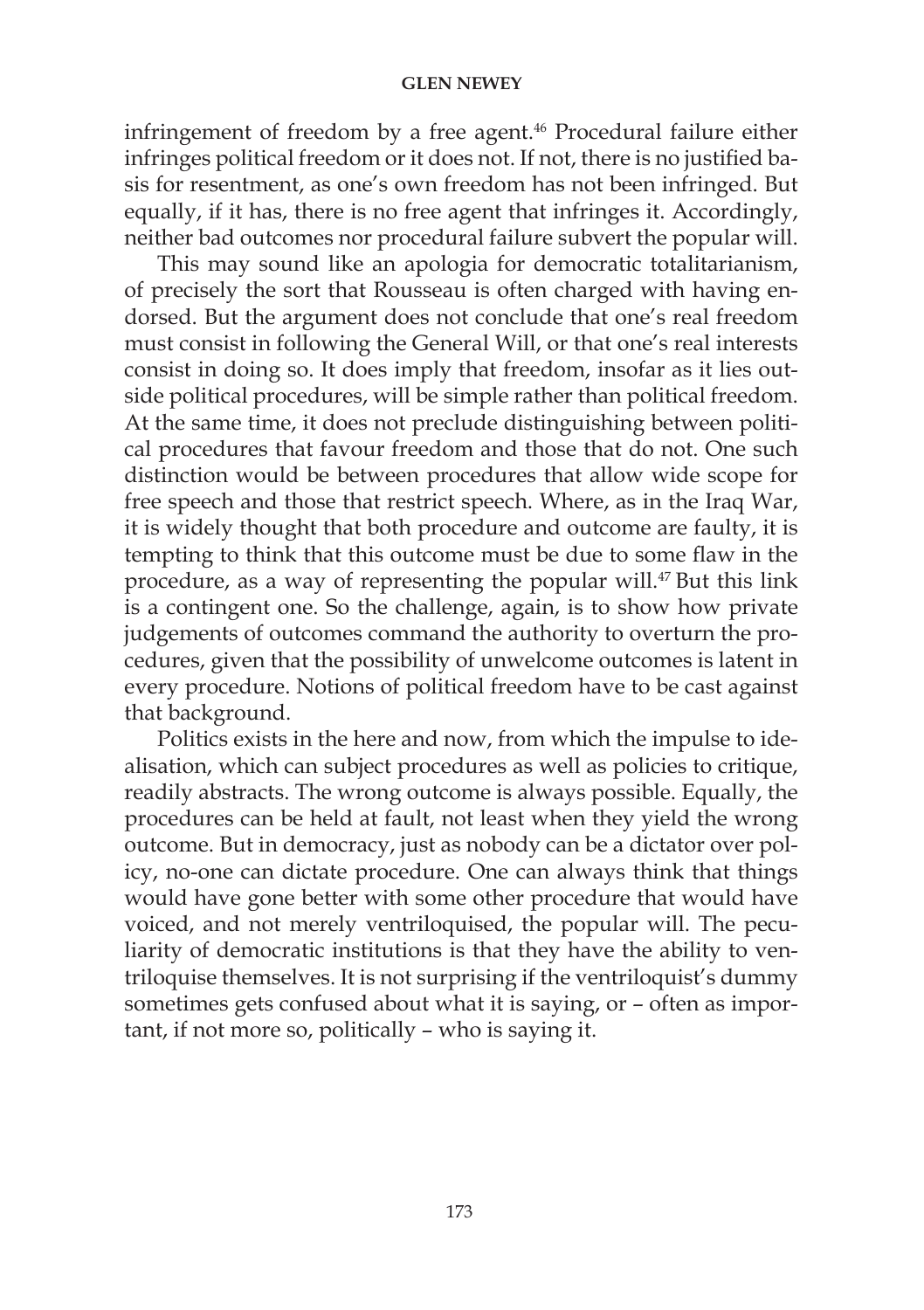# **Conclusion**

The basic political question is "What do we do?" for a "we" whose scope is at best provisional, and for a "do" whose content remains open. It is open, that is, until we fill in cues from the here and now, with indefinite power, and hence possibilities for action. Political philosophy, as a drawing-board project, falls into the space vacated by its lack of manifest content, and a democratic sovereign whose identity can only be wrought from the very political processes that it is meant to authorise. Politics has to start from here. That means accepting the need to live with, if not live by, joint decisions, even when they are uncongenial to one's own wants or outlook. The seeds of resentment lie not in being thwarted by the bad use of power rather than the good. They lie in being thwarted, period. As far as that goes, resentment is our democratic destiny. To live with the non-ideal could be seen as a therapeutic goal for individual and collective alike, a salutary check on fantasies of omnipotence. It also helps to forestall certain political bads.

This is not to be complacent about democratic corporatism of the kind warned against by J.S. Mill and others.<sup>48</sup> Mill's "tyranny of the majority" poses a real threat. Again, nothing in the foregoing requires one to accept that a hapless minority, say, persecuted by a democratic majority, really wants to be treated thus. Nor does acceptance of restraint demand quietism. The argument can stand with a vigorous, indeed rumbustious, democratic politics. But equally, nothing guarantees that politics, including the politics of democracies, will go well. The point is that these possibilities have to be noticed by any credible theory of political freedom, and many of its supporters think that democracy offers the only such theory.

The moral of resentment is that our common lot partakes of the badness, and that the route to political sanity goes not round the badness, but through it. In accepting the inevitability of resentment, we can hope to move beyond it. This acceptance may also make is possible to find ways – ones that the basic political question assumes and, happily or not, implicitly answers – of being together.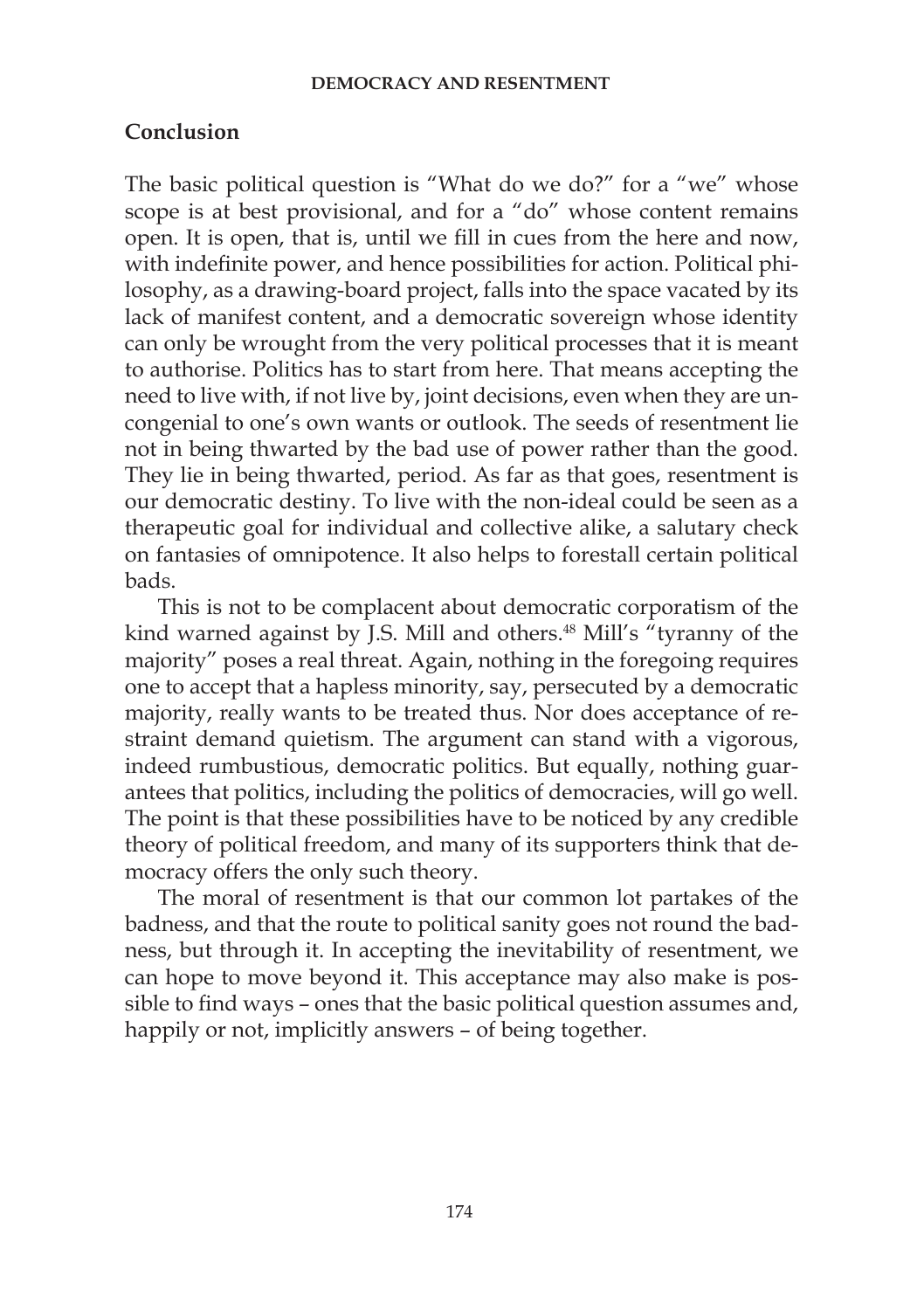# **NOTES**

**1.** Had the Floridean ballots that were discounted because of the Supreme Court's decision been counted it is likely that Gore rather than Bush would have carried Florida and therewith an electoral college majority.

**2.** *Bush v. Gore*, 531 US 98 (2000).

**3.** See e.g. Richard Posner, *Breaking the Deadlock: the 2000 election, the constitution, and the courts* (Princeton, NJ: Princeton University Press 2001); Ronald Dworkin, "A Badly Flawed Election," *The New York Review* XLVIII i, Jan. 11, 2001.

**4.** Dworkin, "A Badly Flawed Election."

**5.** The slogan of the Stop the War coalition in the UK.

**6.** http://www.parliament.the-stationery-office.co.uk/pa/cm200102/cmhansrd/ vo020924/debtext/20924-01.htm.

**7.** The idea, put by opposition politicians, that the war had been waged on a false prospectus, assumed that consent to the war would authorise it only if consent rested on accurate and substantial information about its grounds.

**8.** Left, in effect, to prime ministerial discretion, in consultation with the monarch.

**9.** Of course, this leaves open the vexed political question of whether, as many critics urged, the information was false because mendacious. The problem arises whether or not the government, in presenting its case, acted in good faith.

**10.** This remains true in English law, even if a contracting party makes a representation in good faith that is subsequently falsified by events beyond the representor's control. See *Lockhard v. Osman* [1981] VR 57. The proviso implicit in "may well" requires that the other party is not irrational or grossly ignorant in ways for which the representor cannot be held responsible.

**11.** See e.g. Jean Bethke Elshtain (ed.), *Just War Theory* (Oxford: Basil Blackwell 1992).

**12.** Hobbes envisages a number of limitations on sovereign power in accordance with the laws of nature, to the point where some writers have seen him as a natural law theorist. See e.g. Timothy Fuller, "Compatibilities on the Idea of Law in Thomas Aquinas and Thomas Hobbes", *Hobbes Studies 3* (1990), 112-34; Mark Murphy, "Was Hobbes a Legal Positivist?", *Ethics* 105 (1995), 846-73; Noel Malcolm, "Hobbes's Theory of International Relations" in Malcolm, *Aspects of Hobbes* (Oxford: Clarendon Press 2003). However these qualifications to the traditional positivist view of Hobbes, though valuable, ignore the fact that juridical *discretion* remains entirely in the hands of the sovereign. See my *Hobbes and 'Leviathan*', (London: Routledge 2007), ch. 8.

**13.** One of the truths underlying Acton's famous dictum that power corrupts.

**14.** See for example John Rawls, *Political Liberalism* (New York: Columbia University Press 1995), 52-60, discussing the "burdens of judgment", which are held to lead to "reasonable pluralism" under conditions of freedom; also "Public Reason" and "The Idea of Public Reason Revisited", both repr. in Samuel Freeman (ed.), *John Rawls: Collected Papers* (Cambridge, MA: Harvard University Press 1999).

**15.** Despite the widespread view among liberal philosophers that reasonable disagreement exists, the premise of philosophical arguments for political design seems to be that this disagreement does not apply at this level.

**16.** I pursue this argument further in my book *After Politics: the rejection of politics in contemporary liberal philosophy* (London: Palgrave 2001). For similar concerns about the trumping of politics by morality, see Williams, *In the Beginning Was the Deed* and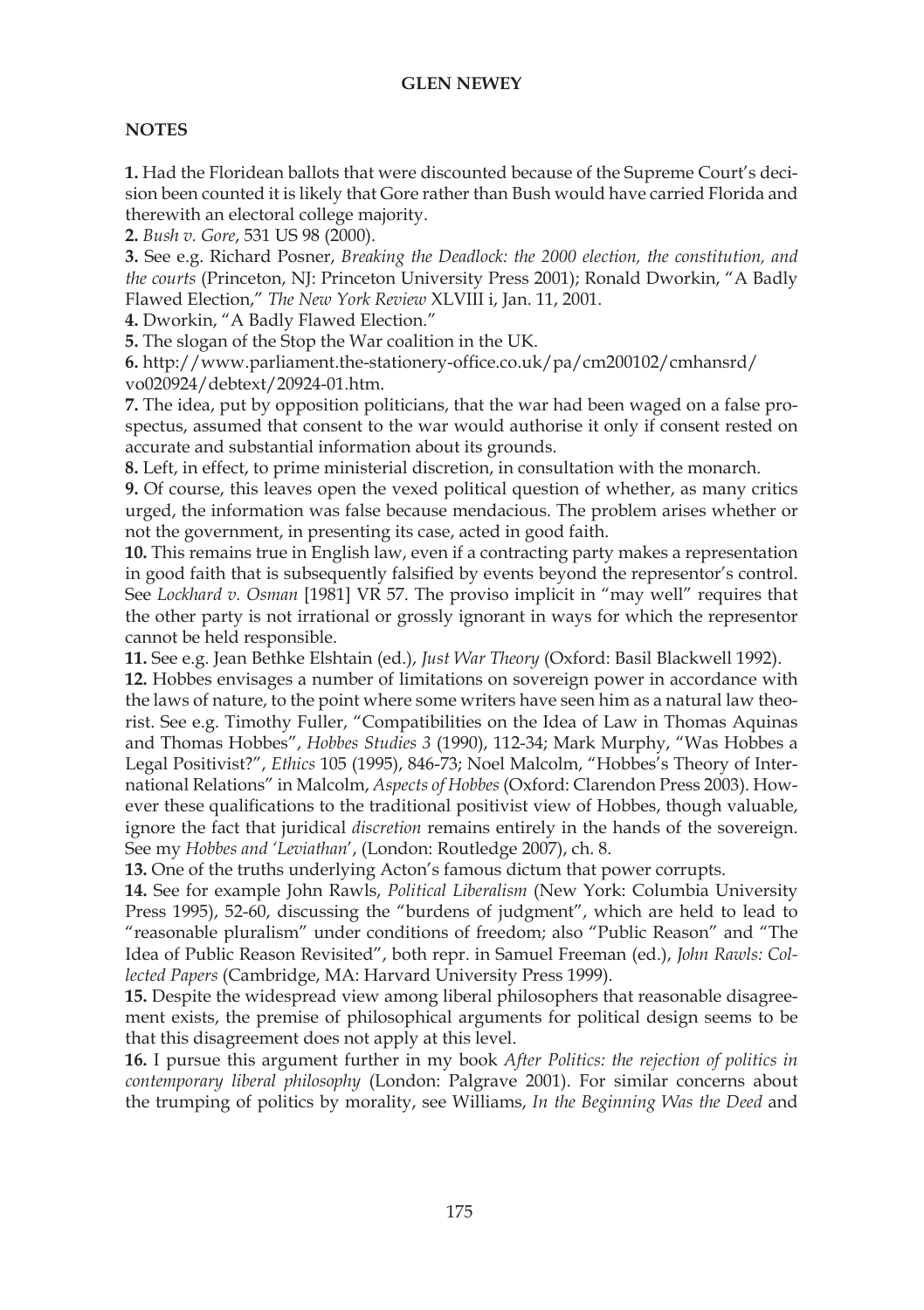### **DEMOCRACY AND RESENTMENT**

Raymond Geuss, *Philosophy and Real Politics* (Princeton, NJ: Princeton University Press 2008).

**17.** As Rawls said, writing of modus vivendi compromises, they are "political in the wrong way", a phrase he used repeatedly. See e.g. Rawls, *Political Liberalism* (New York: Columbia University Press 1995), pp39-40; p142. In Rawls's sense, politics is political "in the wrong way" most of the time.

**18.** Friedrich Engels, *Anti-Dühring*, Part III (Socialism): "The first act by virtue of which the state really constitutes itself the representative of the whole of society – the taking possession of the means of production in the name of society – this is, at the same time, its last independent act as a state. State interference in social relations becomes, in one domain after another, superfluous, and then dies out of itself; the government of persons is replaced by the administration of things, and by the conduct of processes of production. The state is not 'abolished'. *It dies out.*"

**19.** See e.g. Mikhail Bakunin, *Statism and Anarchy*, ed. Marshall Shatz (Cambridge: Cambridge University Press 1990), 197: "On the social-revolutionary banner, our banner, in letters of fire and blood, is inscribed: *Abolish all states, destroy bourgeois civilization, organize freely from below upward, by means of free associations – organize the unshackled laboring hordes, the whole of liberated humanity, create a new world for all mankind"*.

**20.** Peter Strawson, "Freedom and Resentment", repr. in Strawson, *Freedom and Resentment and Other Essays* (London: Methuen 1974).

**21.** This phenomenon has been the subject of philosophical discussion. See e.g. W.B. Gallie, "Essentially Contested Concepts", *Proceedings of the Aristotelian Society 56* (1955- 56), 167-98; Andrew Mason, *Explaining Political Disagreement* (Cambridge: Cambridge University Press 1993). Also John Rawls, "The Idea of Public Reason", and "The Idea of Public Reason Revisited", both repr. in Rawls ed. Samuel Freeman, *John Rawls: Collected Papers* (Cambridge: MA: Harvard University Press 1999).

**22.** For emphasis on this aspect of politics, see Bernard Williams, *In The Beginning Was The Deed* (Princeton, NJ: Princeton University Press 2005), esp. 13. See also Raymond Geuss, *Philosophy and Real Politics*.

**23.** Wittgenstein, *Philosophical Investigations*, tr. Elizabeth Anscombe (Oxford: Blackwell 2001), §257(iv).

**24.** Nietzsche, *On the Genealogy of Morality*, tr. Carol Diethe & ed. Keith Ansell-Pearson (Cambridge: Cambridge University Press 1994).

**25.** In his "Two Concepts of Liberty" (in *Four Essays on Liberty* (Oxford: Oxford University Press 1969) Isaiah Berlin comes close to endorsing this view at times, though his own views were certainly more sophisticated than that. But the crude view at least falls prey to the objection that for everybody, there are some wants whose satisfaction will drastically curtail the satisfaction of others.

**26.** Harry Frankfurt, "Free Will and the Concept of a Person", repr. in Gary Watson (ed.), *Free Will* 2nd edn. (Oxford: Oxford University Press 2002).

**27.** Gramsci, *Selections from the Prison Notebooks* (London: Laurence & Wishart 1971).

**28.** This was of course a key demand of the Frankfurt School.

**29.** E.g. Murray N. Rothbard, *Man, Power and State: a Treatise on Economic Principles* (Auburn, AL: Ludwig von Mises Institute 2004), p876: "instead of the "anarchy of production" that a person untrained in economics might see in the free market, there emerges an orderly pattern, structured to meet the desires of all individuals, and yet eminently suited to adapt to changing conditions".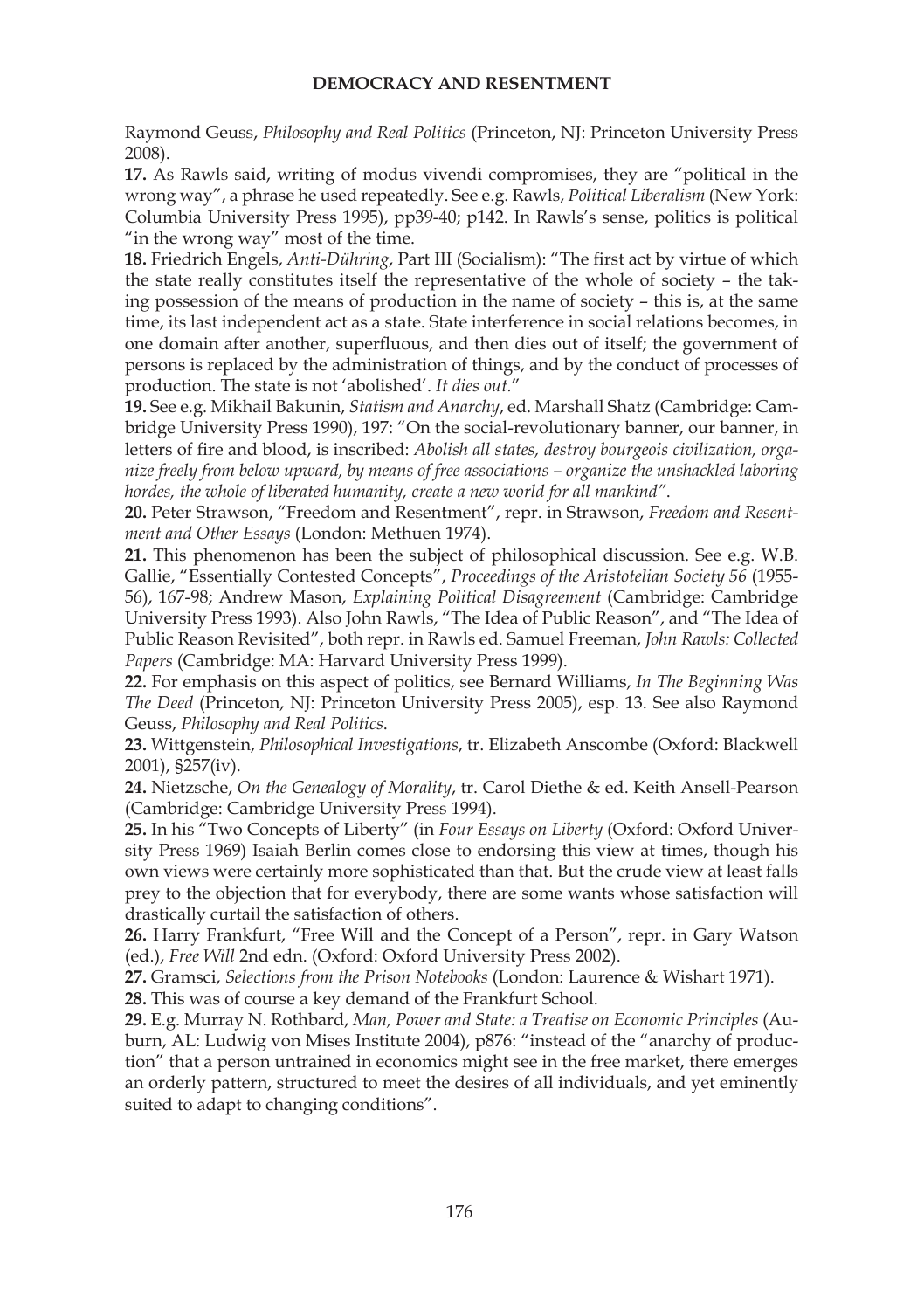**30.** Jeremy Bentham, *Anarchical Fallacies: being an examination of the Declaration of Rights issued during the French Revolution*, in John Bowring (ed.), Bentham: *Collected Works*, vol. 2 (Edinburgh 1843).

**31.** Cf. George Woodcock, *The Rejection of Politics: and other essays on Canada, Canadians, anarchism and the world* (Toronto: New Press 1972).

**32.** On this point, see also Williams, *In the Beginning Was the Deed*, 128ff, who compares Rousseau's position with modern egalitarian liberals like Ronald Dworkin.

**33.** Jacob L. Talmon, *The Origins of Totalitarian Democracy* (New York: Praeger 1960); Isaiah Berlin, "Two Concepts of Liberty" in Berlin, *Four Essays on Liberty* (Oxford: Clarendon Press 1969); Williams, *In the Beginning Was the Deed,* ch. 1.

**34.** Williams, *In the Beginning Was the Deed,* 120ff.

**35.** It is however the formal attribute of procedural validity that liberals tend to treat as inviolate in objecting to the Schmittian view that due process may be suspended. See Carl Schmitt, *Political Theology: Four Chapters on the Concept of Sovereignty*, tr. & ed. George Schwab (Chicago, IL: Chicago University Press 2005). Also Schmitt, *The Concept of the Political*, tr. & ed. George Schwab (Chicago, IL: Chicago University Press 2007).

**36.** Compare the old populist slogan: "if voting changed anything, they would get rid of it."

**37.** Naturally, this is not usually true in an all-round sense. But it is true insofar as the satisfaction of some specific want is subject to the power of another, such as an officious club doorman.

**38.** Nor are these confined to actual preference-satisfaction versions of utilitarianism. Equally, some versions of liberalism dispense with actual want-satisfaction. For an important statement of the foundations of one such view, see Stephen Darwall, *Welfare and Rational Care* (Princeton, NJ: Princeton University Press 2002).

**39.** One way, of course, is just to redefine "want" so that its object is whatever the political process happens to yield in the way of an outcome. But even Rousseau probably did not think that real political outcomes (as opposed to the deliverances of the General Will) had this want-usurping feature.

**40.** The notion that lying is worse than misleading (deception by inviting listeners to draw a false inference) is hard to defend. See my "Political Lying: a defense", and Williams, *Truth and Truthfulness*.

**41.** A term made current by Gilbert Ryle; see Ryle, *The Concept of Mind* (Chicago, IL: Chicago University Press 2002).

**42.** Cf. Richard Wollheim, "A Paradox in the Theory of Democracy" in Peter Laslett and W.G. Runciman (eds.), *Essays in Philosophy, Politics and Society* (Oxford: Blackwell 1962). **43.** That is, in Weber's sense. See Max Weber, *The Theory of Social and Economic Organizations*, tr. A. M. Henderson and Talcott Parsons (New York: The Free Press 1947), pp. 358-92.

**44.** Bush polled 50,456,002 votes, or 47.87%, while Gore polled 50,999,897, or 48.38% (Federal Election Commission data; http://www.fec.gov/pubrec/fe2000/prespop. htm). The balance was made up mainly by votes for an independent candidate, Ralph Nader.

**45.** One cannot intelligibly resent one's own akratic actions: people reflecting on past episodes of *akrasia* tyically displace the locus of agency, as in: "I don't know what got into me".